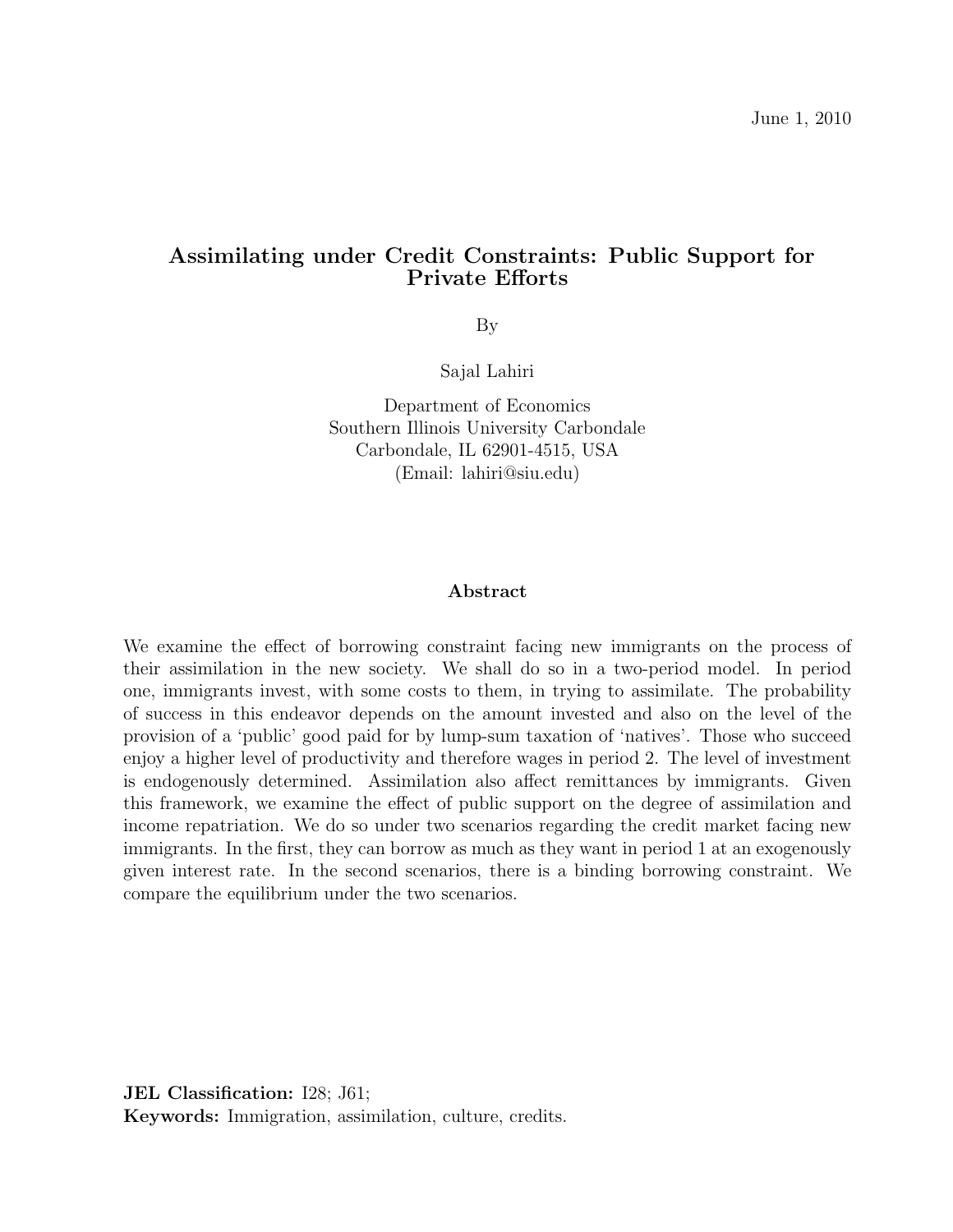# 1 Introduction

Migration — domestic and international — has been going on since time immemorial. It has very significant short-run and long-run implications for everyone involved in the process: immigrants, natives, the country of origin of immigrants, and so on. Therefore, all these groups of people respond to waves of migrations. As for the place or country of origin, the early literature expressed concerns for brain drain and suggested ways of compensating the source countries of migration (see, for example, Bhagwati and Wilson (1989)). More recently, the issues have been reassessed and viewed very differently. Stark (2004), for example, has shown the possibility of human capital development in the source country in the presence of emigration possibilities. The volume of remittances by immigrants and their impacts on the source countries have also led to discussions on the benefits from emigration for source countries (see, for example, OECD (2005), Fajnzylber and López (2008), and Hanson  $(2010)$ ).<sup>1</sup>

As for the host country of migration, in spite of protestations from vested interest groups about immigration, most studies look at immigration favorably (see, for example, Friedberg and Hunt (1995)). According to Tilghman (2003), 20% of the members of the U.S. National Academy of Sciences are of foreign origin. About one-third of Nobel laureates from the U.S. are foreign-born. However, it should be acknowledged that the effect of immigration on the employment and wages of natives may well depend on the specific characterisctics of the immigrants as well as the characteristics of the labor market (see, for example, Gang and Rivera-Batiz (1994) and Gang et al. (2002)).

As for immigrants themselves, the extent of their wellbeing depends, inter alia, on the level of their assimilation in the new society (see, for example, Constant et al. (2008)). Perhaps, it is because of the lack of assimilation that immigrants tend to earn a lot less than

<sup>&</sup>lt;sup>1</sup>For some source countries such as Bangladesh total remittance from remittances form a very large part of their total foreign exchange earnings.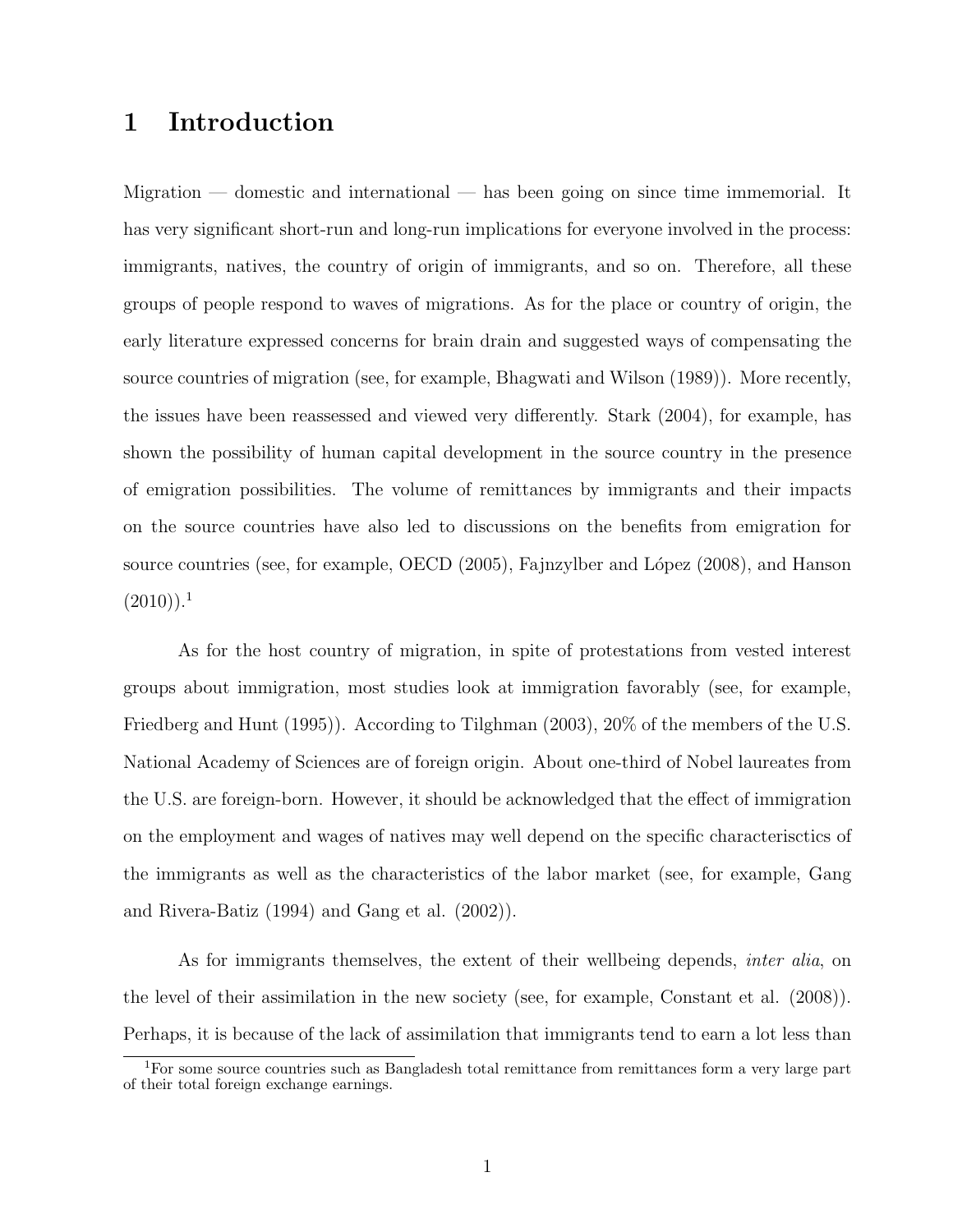their comparable natives (see, for example, Altonji and Blank (1999), Blau and Kahn (2007) and Bhaumik et al. (2006)). Why is there a lack of efforts on the part of many immigrants to assimilate? Epstein and Gang (2009) explain this phenomenon in terms of hostility and harassment from natives in the labor market. Hatton and Leigh (2010) find that immigrants tend to assimilate as communities rather than as individuals, and this makes the issue of assimilation much more complex. Epstein and Gang (2006) analyzes the interlinkages between assimilation and networks, and its impact on the level of assimilation. Fan and Stark (2007) show that when assimilation results in immigrants getting 'closer' to their richer natives and more 'distant' from their fellow immigrants, the efforts for assimilation get muted.

Efforts by immigrants does not always imply that they will succeed in their attempts to assimilate. There could be many factors that would determine the rate of success in assimilation for a given level of effort from immigrants. We have already mentioned about hostility from natives, and this will reduce the probability of success. Chiswick and Miller (1996) and Bauer et al. (2005) examine the effect of high adjustment costs (such inadequate language skills or lack of information on the labor market) on the probability of success in assimilation. Public policies can of course help immigrants in overcoming some of these hindrances. For example, publicly provided language schools, information centers, etc. can go a long way in helping immigrants to succeed in assimilating into their new environment. Many of these schemes exist in many of the countries where the inflow of immigrants is high. For example, in Canada new immigrants are entitled to settlement assistance such as free language training under provincial government administered programs usually called Language Instruction for Newcomers to Canada (LINC), for which the federal government budgeted about \$350 million to give to the provinces for the fiscal year 2006-2007.<sup>2</sup>

The assimilation of immigrants not only has effect on their earnings, it may also <sup>2</sup>http://en.wikipedia.org/wiki/Economic impact of immigration to Canada; accessed on February 27, 2010.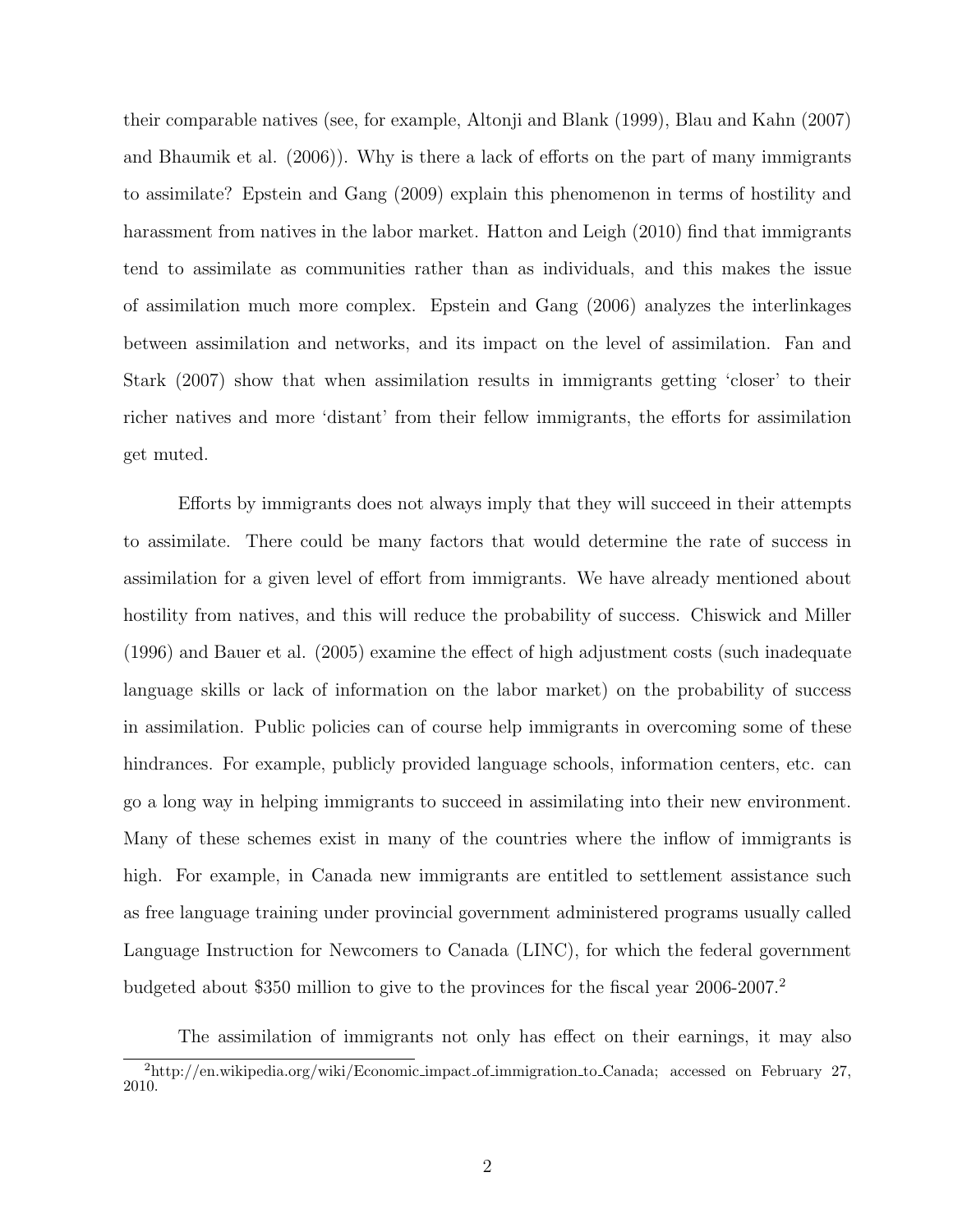affect their preferences in other ways. In particular, assimilation can lead to immigrants caring more about themselves and relatively less about people left behind in the country of their origin. This can, as Fan and Stark (2007) show, lead to less income repatriation by immigrants.

From the above discussions it should be clear that private efforts by immigrants to assimilate and remittances by them are interdependent on each other, and public support for assimilation of immigrants can affect both these variables in a significant way. However, one aspect of the host country that hitherto has not been considered in the literature in explaining the lack of private efforts in assimilation is the access, or the lack of it, to credits by immigrants. The manner in which credit ratings are normally calculated in most developed countries are by design stacked against newcomers in those countries. Often low-risk skilled immigrants are denied credits because of a lack of records on their credit history, while, as it is now well known, the same financial institutions have been bending over backwards to offer credits to high-risk natives resulting in one of the worst financial crisis since the Great Depression.<sup>3</sup> In fact, because of the lack of credits from the formal credit institutions, many immigrant groups form their own credit institutions. For example, the institution of Rotating Credit and Savings Associations (ROSCA) can be found among many immigrant groups in the U.S.A.: among Mexican and Cuban immigrants in Southern California (Velez-Ilbanez, 1983; Gama et a., 2010), Caribbean immigrants in New York City (Laguerre, 1998), and Korean Immigrants in Los Angeles (Light et al., 1990) to name a few. Although the ROSCAS help the immigrants in many ways particularly in acquiring consumer durables, there are not typically used for investment purposes.

Since the costs of private efforts at assimilation are incurred upfront, and benefits in the form of higher wages come in the future, credits have an obvious role to play in the determination of private efforts at assimilation. It is this void in the literature that

<sup>3</sup>On a personal note, let me state my own experience in this respect, having been an immigrant in two different countries. When I moved to the U.S.A with a respectable job, after spending 25 years in the U.K. with an immaculate credit history there, I was surprised to find out that no financial institution was willing to give me a loan at a rate that natives were being offered.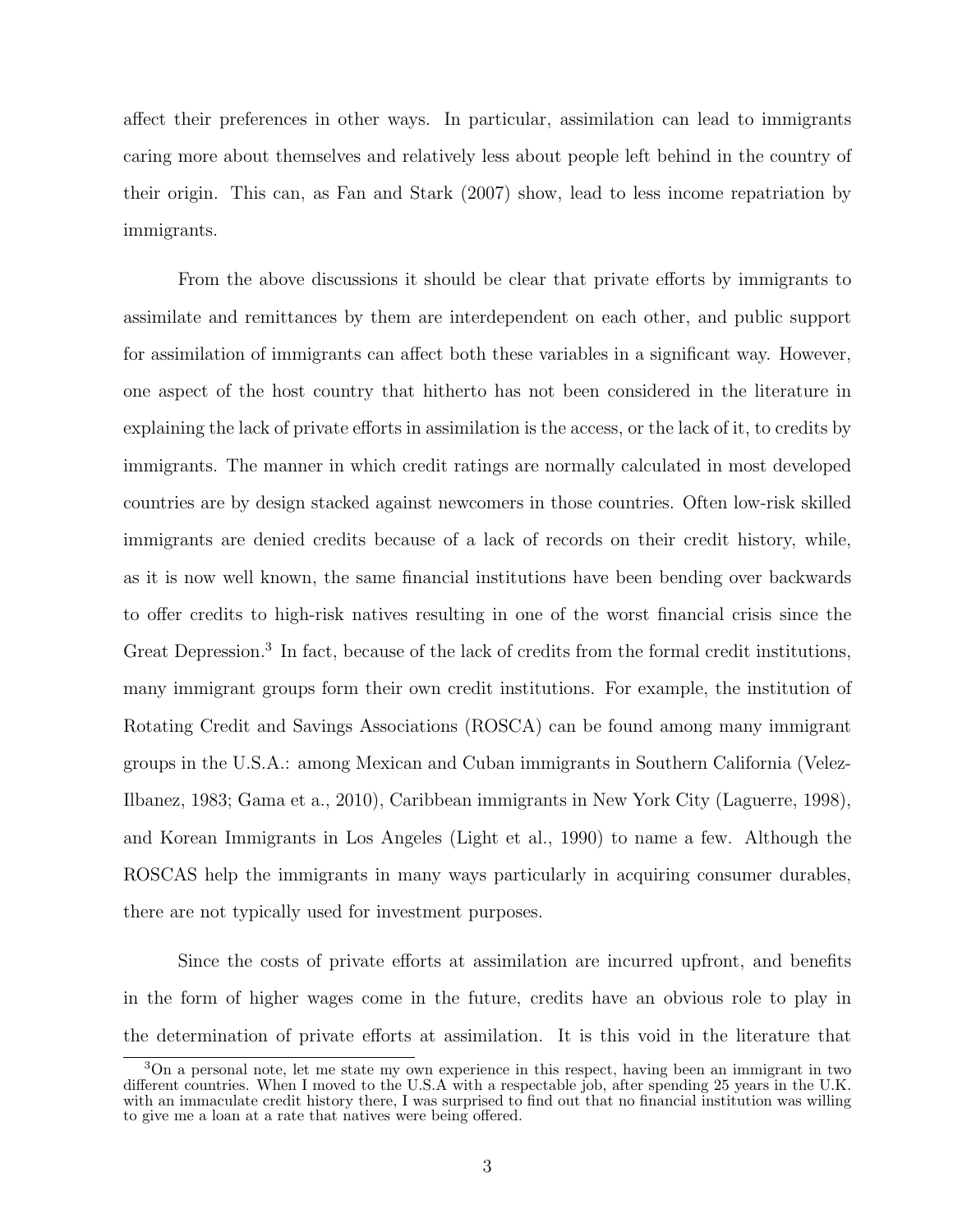the present paper attempts to fill. In order to do so, we shall develop a two-period model in which an immigrant spends a certain amount of effort in assimilation, and this has an opportunity cost to the immigrant in terms of time and income. The probability that the immigrant succeeds in assimilation depends on the level of this private effort and the level of public support for assimilation in the host country. If the immigrant succeeds in assimilation, not only that it raises the wage income of the immigrant but it also has an implication for its preference for remittances sent to people back home. The level of private efforts is optimally chosen by the immigrant. We consider two scenarios. In the first scenario, the immigrant can borrow as much as it wants at a given interest rate, and in the second the immigrant is subject to a binding borrowing constraint. In this framework, we shall examine if restrictions on borrowing by the immigrants does indeed affect private efforts at assimilation adversely. We shall also examine if the effect of public support on private efforts at assimilation is lower in the presence of a binding borrowing constraint facing the immigrant than in the absence of it.

## 2 The Theoretical Framework

We develop a two-period model of a small open economy. A number of immigrants arrive in the country at the beginning of period 1. We shall treat this number as exogenous and, without any loss of generally, assume it to be unity. The number of hours available to each immigrant is assumed to be exogenous and once again, without loss of any generality, taken to be unity. In period 1, the immigrant makes some effort to assimilate in the adopted country and this costs him/her  $e \leq 1$ ) hours. The immigrant succeeds in assimilation with probability p which depends on  $e$  and the level of public support for the assimilation program, denoted by  $q$ . We shall treat  $q$  as a public good.

$$
p = p(e, g),\tag{1}
$$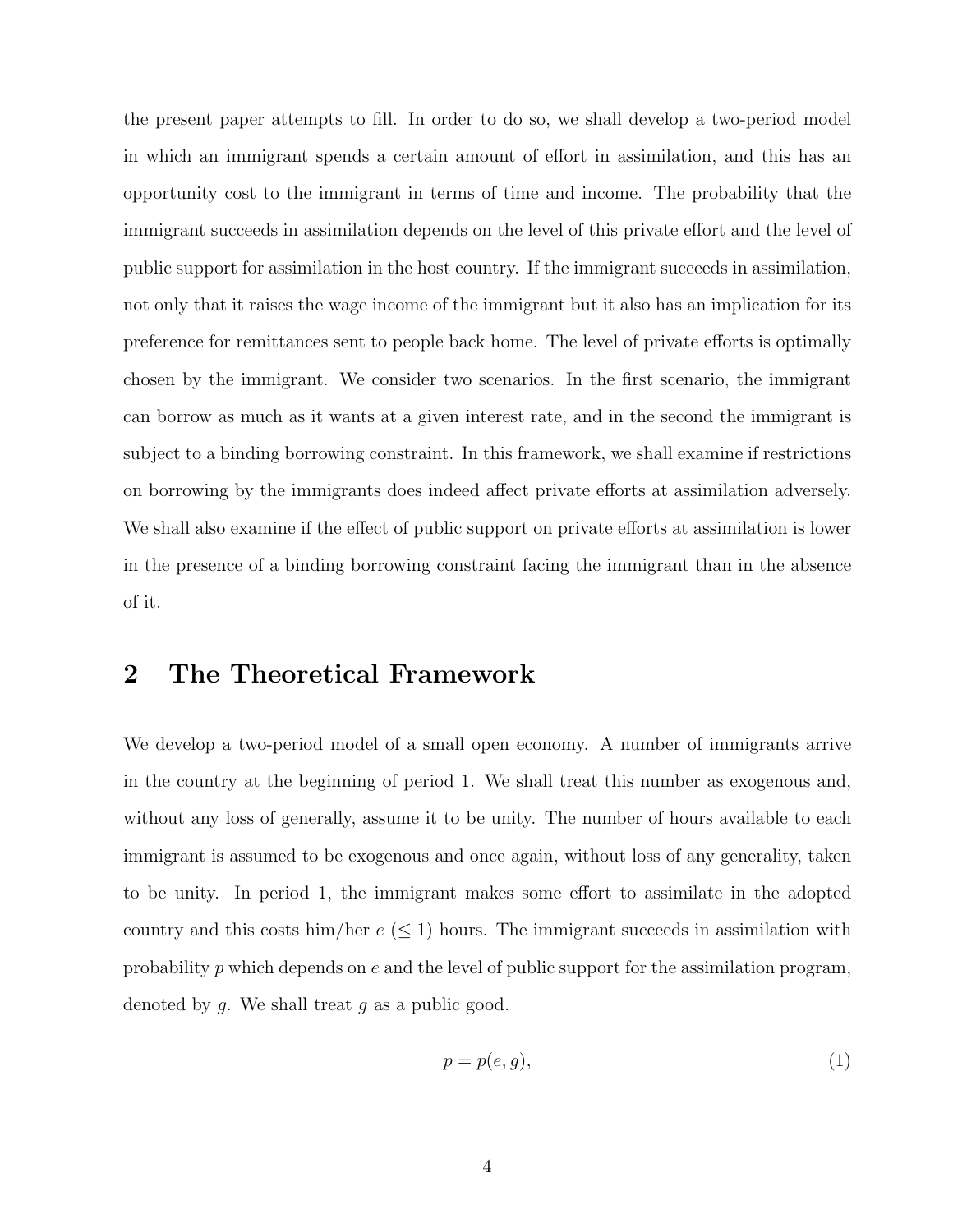where we assume:<sup>4</sup>

## Assumption 1  $p_1 > 0$ ,  $p_2 > 0$  and  $p_{12} > 0$ .

The assumption  $p_{12} > 0$  implies complementarity between private efforts in, and public support of, assimilation.

For simplicity and without any loss of generality we assume that there is one good in each period, the price of which is normalized to unity. Denoting by  $c_i$  the consumption of the good in period i, the utility of the immigrant,  $u_I$ , depends not only on his/her consumption of the good, but also on the amount repatriated to its country of origin.<sup>5</sup> The levels of repatriations or remittances in the two periods are denoted by  $T^1$  and  $T^2$  respectively, and the the level of utility from repatriated income (in the absence of assimilation) is  $f(T^1, T^2)$ . Implicitly, we assume that the immigrant cares about the family (direct or extended) left behind. We assume that

### Assumption 2  $f_1 > 0$ ,  $f_2 > 0$ ,  $f_{11} < 0$ ,  $f_{22} < 0$  and  $f_{12} > 0$ .

The first-order effects  $f_1$  and  $f_2$  can be different for a variety of reasons. For example, if the family at the source country is subject of credit constraints, an extra income in period 1 would reduce the family's demand for loan and therefore reduce the rate of interest it faces. An extra income in period 2 will have exactly the opposite effect.<sup>6</sup> Thus, the same amount of (real) income from repatriation would have different effect on the family's utility.

We assume that assimilation has two effects on the immigrant. First, it increases his/her income in period 2. Second, it reduces the immigrant's 'link' with his/her country of origin. The 'link' can be reduced for many reasons. For example, an assimilated immigrant may have more commitments in the adopted country and therefore its *relative* preference

<sup>&</sup>lt;sup>4</sup>For any function  $f(\cdot)$ , we denote by  $f_i$  as its partial derivative with respect to the *i*th argument.

<sup>5</sup>Gaytan-Fregoso and Lahiri (2000) provide a micro-foundation for this formulation by explicitly modeling the source country.

 ${}^{6}$ See Jafarey and Lahiri (2005) for an explanation, albeit in a different context.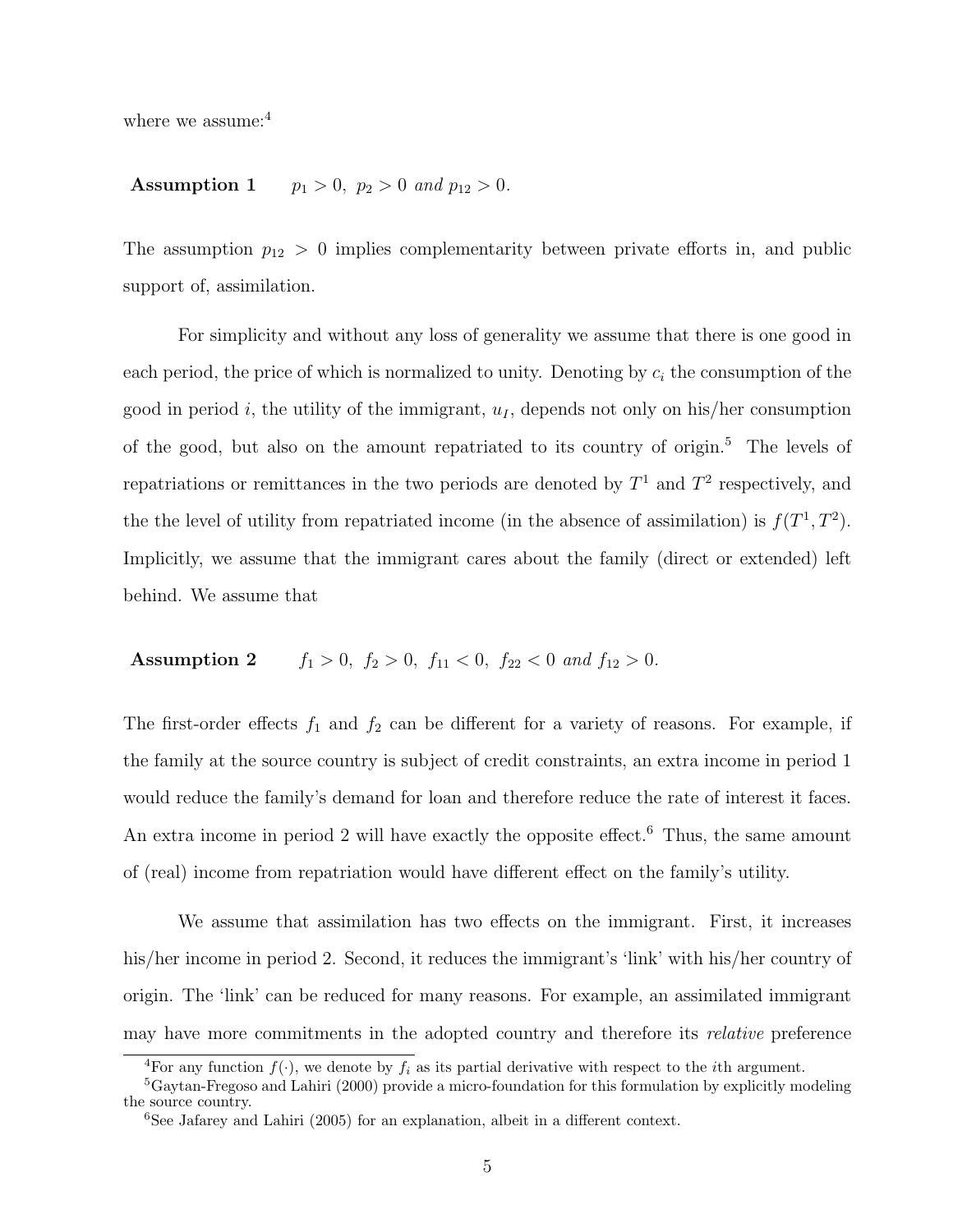(weight) for own consumptions may go up. Denoting by  $\theta$  ( $\theta \leq 1$ ) the weight it puts on utility from remittances after assimilation, the immigrant's expected utility from repatriated income is  $(1 - p)f + p\theta f$ . We assume that the utility from consumption and that from remittances to be additively separable. That is, the expected utility  $u_I$  of the immigrant is given by

$$
u_i = v_I(c_1, c_2) + [1 - (1 - \theta)p(e, g)]f(T^1, T^2).
$$
\n(2)

From (2), the expenditure function of the immigrant is derived as  $E^{I}(1,1/(1+r^{I}),u_{I} [1-(1-\theta)p(\cdot)]f(\cdot)$  where r<sup>I</sup> is the interest rate the immigrant faces. As is well know, the partial derivative of the expenditure function with respect to a price of a good gives the compensated demand for that good, and the partial derivative with respect to the utility is the reciprocal of the marginal utility of income.<sup>7</sup> The expenditure function for the natives are denoted by  $E(1, 1/(1+r^N), u_N)$  where  $r^N$  is the interest rate facing natives and  $u_N$  their utility level.

Turning to the production side, the revenue functions in the two periods are  $R^1(1, 1-\mathbb{R})$ e, g) and  $R^2(1, 1-p+\lambda p)$  respectively, where  $\lambda (\lambda \geq 1)$  is the amount of 'effective' labor of the immigrant if assimilation succeeds. The partial derivative of the revenue functions with respect to an endowment of factor of production gives the rate of return to that factor (see, Dixit and Norman (1980)). The function  $R^1(\cdot)$  is in fact the 'restricted' revenue function in period 1, representing total value of production in the private sector when the level of public good provision is g. Since all other endowments do not vary, they are omitted from the arguments of the revenue functions. It is well known that the unit cost of production of the public good is  $-R_3$ .<sup>8</sup>

We assume that the cost of production of the public good is paid for by a lumpsum taxation of natives and that it production only uses factors that belong to natives.

<sup>&</sup>lt;sup>7</sup> It is also true that  $E_{11} < 0$ ,  $E_{22} < 0$ ,  $E_{12} > 0$ ,  $E_{33} > 0$  and if the goods are normal, then  $E_{13} > 0$ and  $E_{23} > 0$ . For these and other properties of an expenditure function see, for example, Dixit and Norman (1980).

<sup>&</sup>lt;sup>8</sup>For the derivation and properties of a restricted revenue function, please see, for example, Hatzipanayotou et al. (2002).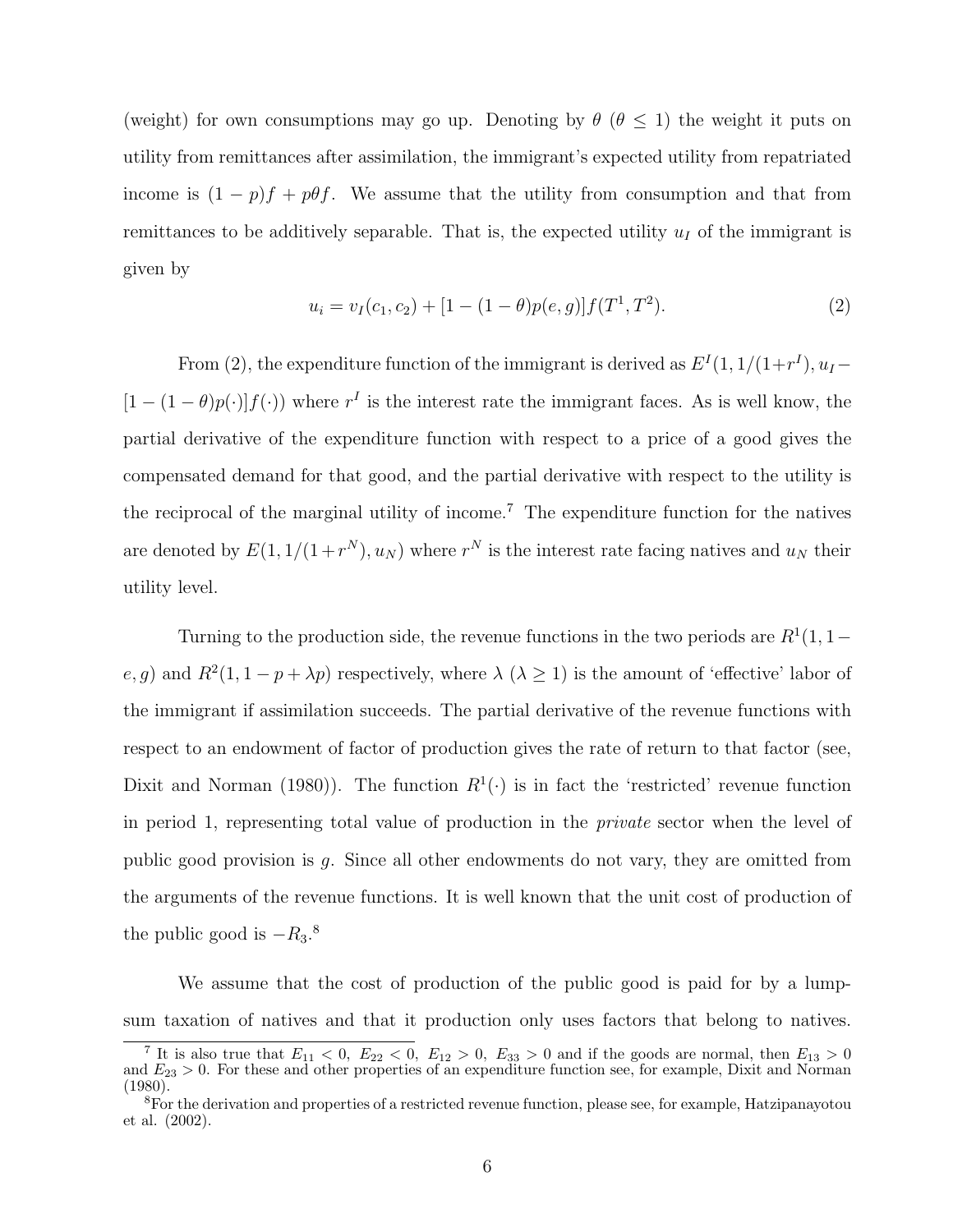With these assumption, the budget-balance equations for the government, the immigrant and natives are given respectively by

$$
-R_3^1 g = T,\t\t(3)
$$

$$
E^{I}\left(1, \frac{1}{1+r^{I}}, u_{I} - [1-(1-\theta)p]f\right) = (1-e)R_{2}^{1} + \frac{[1-p+\lambda p]R_{2}^{2}}{1+r^{I}} - T^{1} - \frac{T^{2}}{1+r^{I}}, \quad (4)
$$

$$
E\left(1, \frac{1}{1+r^N}, u_N\right) = R^1 + \frac{R^2}{1+r^N} - (1-e)R_2^1 - \frac{[1-p+\lambda p]R_2^2}{1+r^N} - R_3^1g - T.
$$
 (5)

Equation (3) states that the total cost of producing the public good (the left-hand side) is equal to the amount of lump-sum tax levied on natives (right-hand side). The lefthand sides of (4) and (5) are the discounted present value of expenditures on consumption by the immigrant and natives respectively. The first term on the right-hand side of (4) is the wage income of the immigrant in period 1. The second term is the discounted present value of the second-period expected wage income. The third and the fourth terms are the present value of the repatriated amounts sent back to the country of origin. The first four terms on right-hand side of (5) together give the income of the natives from private sector (the total factor income in the economy minus the factor income of the immigrant). The fifth terms is natives' income from the public sector, and the last term is the lump-sum tax that is levied on them.

The borrowing by the immigrant in period 1, B, is given by

$$
B = E_1^I - (1 - e)R_2^1 + T^1,\tag{6}
$$

which is the excess of expenditure over income of the immigrant in period 1.

We shall make the Heckscher-Ohlin assumption that that factor endowments do not affect factor prices, i.e., the factor endowments lie within the cone of diversification and there are no factor intensity reversals (see Dixit and Norman (1980) for details). That is,

Assumption 3  $R_{22}^1 = R_{33}^1 = R_{23}^1 = R_{22}^2 = 0$ .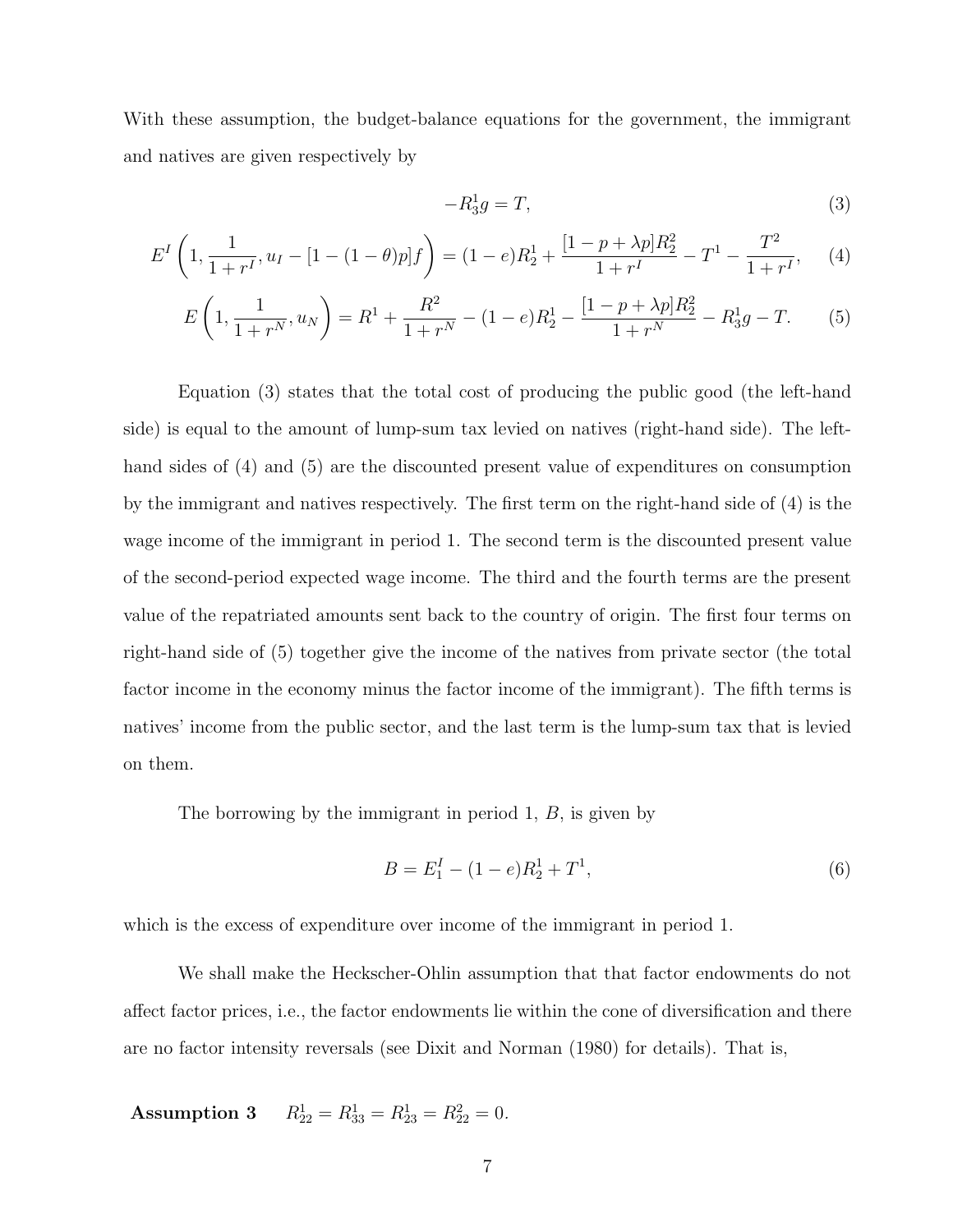It now remains to describe how  $e$ ,  $T^1$  and  $T^2$  are determined. For this we differentiate  $(1)-(4)$  to obtain.

$$
E_3^I du^I = \left[ -R_2^1 + \frac{(\lambda - 1)R_2^2}{1 + r^I} - E_3^I (1 - \theta) f p_1 \right] de + \left[ \frac{R_2^2 (\lambda - 1) p_2}{1 + r^I} - E_3^I (1 - \theta) f p_2 \right] dg
$$
 (7)  
+ 
$$
\left[ -1 + \{1 - p(1 - \theta)\} E_3^I f_1 \right] dT^1 + \left[ -\frac{1}{1 + r^I} + \{1 - p(1 - \theta)\} E_3^I f_2 \right] dT^2 - \frac{B}{1 + r^I} \cdot dr^I.
$$

An increase in the efforts to assimilate has two costs: (i) reduction in wage income in period 1  $(R_2^1)$ , and (ii) a reduction in utility because of caring less for the family back home (the third term in the coefficient for  $de$ ). It benefits the immigrant by increasing its wage income in period 2  $((\lambda - 1)R_2^2)$ . An increase in g also has also the same costs and benefits associated with an increase in e, but it does not reduce wage income in period 1. An increase in either  $T^1$  or  $T^2$  has direct costs (the first terms in the coefficients of  $dT^1$  and  $dT<sup>2</sup>$ ), but they also benefits the immigrant by increasing the utility from repatriating income (the second terms in the coefficients of  $dT^1$  and  $dT^2$ ). Finally, an increase in the interest rate reduces the utility of immigrant since it is a net borrower (the so-called intertemporal terms-of-trade effect).

The immigrant decides on the levels of  $e$ ,  $T^1$  and  $T^2$  by maximizing  $u_I$  for a given value of the interest rates. The first-order conditions for the immigrant's optimization problem are given by

$$
\frac{\partial u_I}{\partial e} = 0 \Rightarrow R_2^1 + E_3^I p_1 f (1 - \theta) = \frac{p_1 (\lambda - 1) R_2^2}{1 + r^I},
$$
\n(8)

$$
\frac{\partial u_I}{\partial T^1} = 0 \Rightarrow 1 = E_3^I \{ 1 - p(1 - \theta) \} f_1,\tag{9}
$$

$$
\frac{\partial u_I}{\partial T^2} = 0 \Rightarrow \frac{1}{1+r^I} = E_3^I \{ 1 - p(1-\theta) \} f_2. \tag{10}
$$

The marginal costs and benefits associated with the three choice variables have been explained after (7). The left-hand sides of the above three equations are the marginal costs of the three variables, and the right-hand sides are the marginal benefits.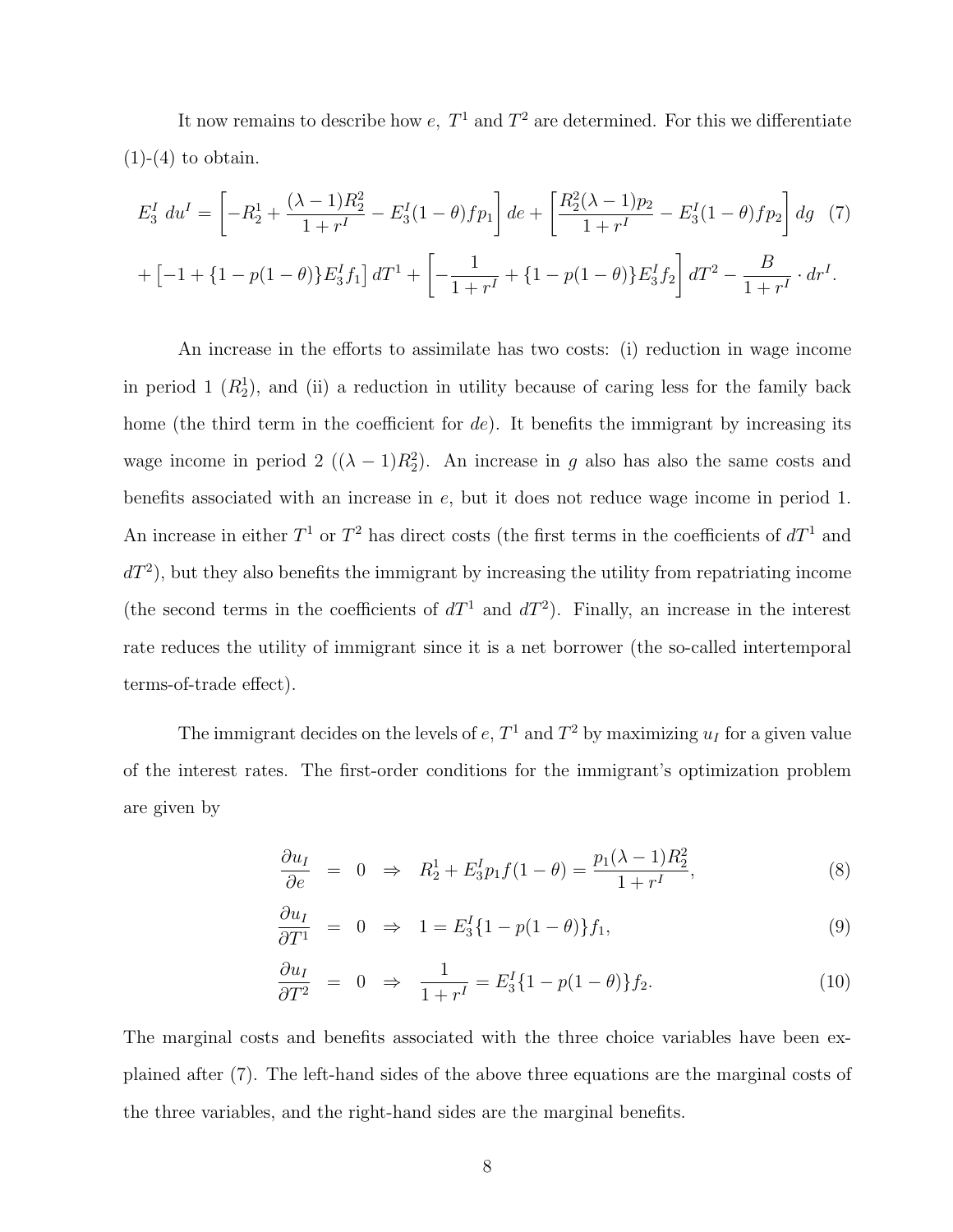From  $(9)$  and  $(10)$ , we find

$$
f_1 = (1 + r^I)f_2. \tag{11}
$$

Note that, equation (11) implies that in equilibrium we must have  $f_1 > f_2$ , a property that is consistent with our discussion after the statement of assumption 2.

This completes the description of our theoretical framework. We shall assume  $r^N$  to be exogenous. However, we start with the assumption that  $r<sup>I</sup>$  is also constant. But, later we shall assume that the immigrant is subject to a binding borrowing constraint so that its demand for loan, given by (6), is equal to an exogenously given supply of the loan  $\overline{B}$ , i.e.,

$$
B = \bar{B}.\tag{12}
$$

When  $(12)$  holds, the interest rate facing the immigrant,  $r<sup>I</sup>$ , becomes an endogenous variable.

## 3 Public Support and Private Assimilation

In this section we shall examine the effect of an increase in the provision of the public good on the level of assimilation of the immigrant.<sup>9</sup> we shall do so under two scenarios: (i) the immigrant can borrow as much it wants at the given interest rate  $r<sup>I</sup>$ , and (ii) it faces a binding borrowing constraint so that  $r<sup>I</sup>$  is endogenous, and then we shall examine how the existence of the borrowing constraint affects the results.

Using the optimality conditions  $(8)-(10)$ , equation  $(7)$  reduces to

$$
E_3^I du_I = -\frac{B}{1+r^I} \cdot dr^I + \frac{p_2 R_2^1}{p_1} \cdot dg. \tag{13}
$$

We also find that  $du_N = 0$ .

That is, an increase in q unambiguously increases the utility of the immigrant when  $e$ ,  $T^1$  and  $T^2$  are optimally chosen. The latter three variables do not affect  $u_I$  directly as these

 $9$ The actual policy is the lump-sum taxation of natives for the public support of assimilation. However, since the unit cost of providing public service is constant in our analysis, there is no analytical difference between the two.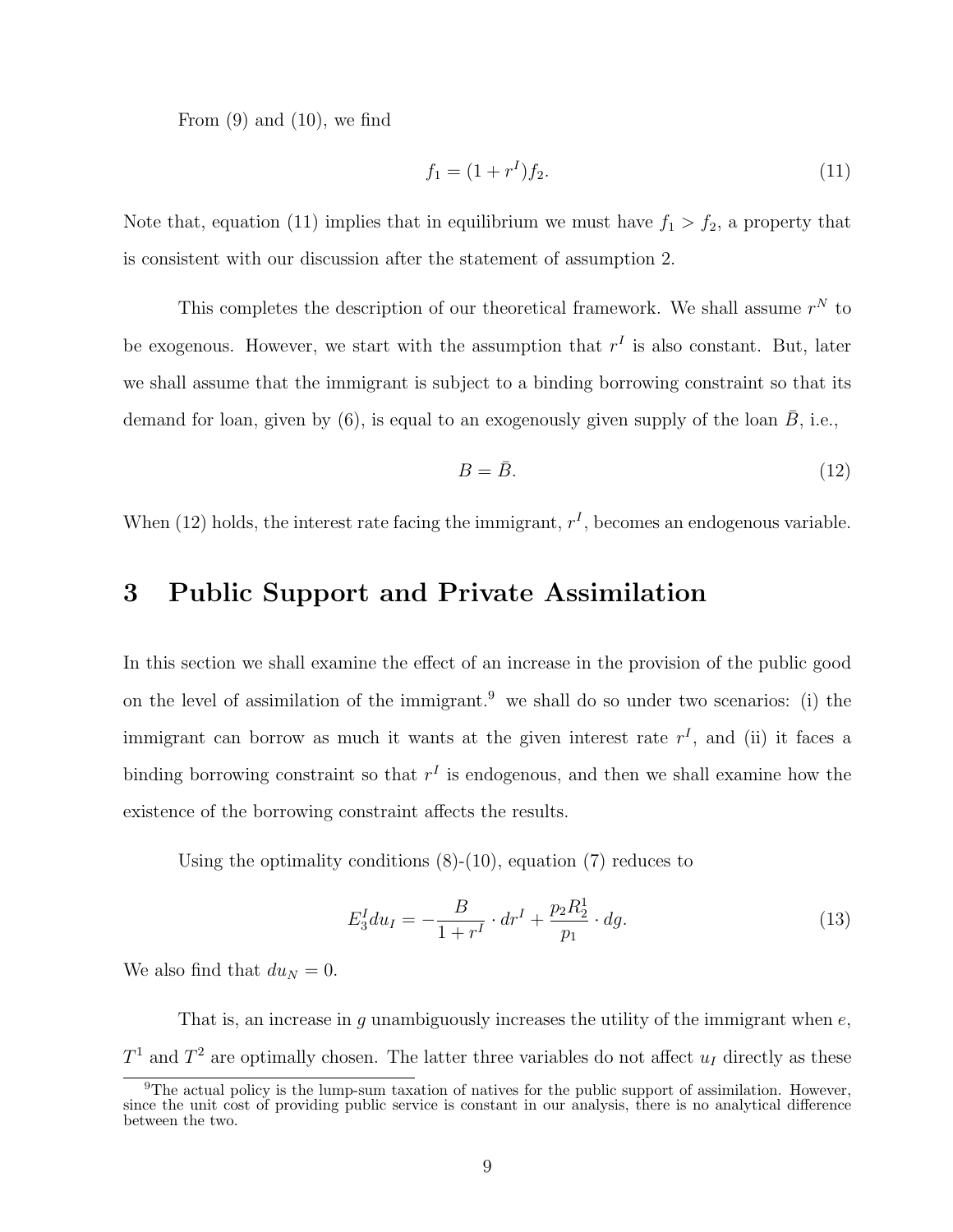are optimally chosen (the envelope property). The effect of  $r<sup>I</sup>$  on  $u<sub>I</sub>$  is as before. The utility of natives are unaffected as the public good is produced using factors owned by natives, and factor prices are assumed not to be influenced by factor endowments (assumption 3).

Differentiation of  $(8)$ ,  $(9)$ ,  $(11)$  and  $(12)$ , the and use of  $(8)-(10)$  and  $(13)$ , give us  $R_2^1p_{11}$  $p_1$  $-f^2(1-\theta)^2(p_1)^2E_{33}^I\bigg]\,de = R_2^1p_{12}$  $p_1$  $-f(1-\theta)p_2E_{33}^I\left\{f(1-\theta)p_1+\right.$  $R_2^1$  $E_3^I$  $\left[\begin{array}{c} 1 \end{array}\right]$  dg+  $\lceil p_1(\lambda-1)R_2^2\rceil$  $\frac{p_1(\lambda-1)R_2^2}{(1+r^I)^2} - \frac{p_1f(1-\theta)E_{32}}{(1+r^I)^2}$  $\frac{f(1-\theta)E_{32}}{(1+r^I)^2} - \frac{f(1-\theta)E_{33}^I p_1 \bar{B}}{E_3^I (1+r^I)}$  $E_3^I(1+r^I)$  $\int dr^{I} + p_{1}(1-\theta)\alpha[f_{1}dT^{1} + f_{2}dT^{2}]$  $(14)$ 1  $(1 + r^I)^2$  $\sqrt{ }$  $-E^{I}_{12}-\frac{E^{I}_{13}\bar{B}}{F^{I}}$  $E_3^I$  $\left] dr^{I} = d\bar{B} - \left[ R_{2}^{1} + E_{13}^{I} f(1-\theta) p_{1} \right]$  $(15)$  $+E_{13}^I\{1-p(1-\theta)\}[f_1dT^1+f_2dT^2]-E_{13}^I p_2$  $\left[ R_2^1 \right]$  $p_1E_3^I$  $+ f(1-\theta)$ 1 dg  $\left[ E_3^I f_{11} - \left\{ 1 - p(1-\theta) \right\} (f_1)^2 E_{33}^I \right] dT^1 + \left[ E_3^I f_{12} - \left\{ 1 - p(1-\theta) \right\} f_1 f_2 E_{33}^I \right] dT^2$ (16)  $=\frac{p_1f_1(1-\theta)\alpha}{\frac{1}{2}(\alpha-\alpha)}$  $1-p(1-\theta)$  $\cdot$  de +  $\frac{p_2f_1\beta}{1}$  $1-p(1-\theta)$  $\cdot$  dg +  $\frac{f_1}{1}$  $1 + r^I$  $\left[ \begin{array}{c} E_{32}^I \end{array} \right]$  $\frac{1}{1+r^I} +$  $E_{33}^I\bar{B}$  $E_3^I$  $\Big] dr^I,$  $[(1+r^I)f_{12}-f_{11}]dT^1+[(1+r^I)f_{22}-f_{12}]dT^2=-f_2dr^I$  $(17)$ 

where

$$
\alpha = E_3^I - fE_{33}^I \{ 1 - p(1 - \theta) \},
$$
  
\n
$$
\beta = E_3^I (1 - \theta) - \{ 1 - p(1 - \theta) \} E_{33}^I \left[ f(1 - \theta) + \frac{R_2^1}{p_1 E_3^I} \right].
$$

Note that the coefficient of de on the left-hand side of  $(14)$  is negative, and this is consistent with the second-order condition for the immigrants optimization problem. There are two opposite effects of an increase in g on e for given levels of  $T^1$ ,  $T^2$  and  $r^I$ . First, it increases both the marginal cost and the marginal benefit of increasing e (the second term on the left-hand side, and the term on the right-hand side, of (8)), but, at the equilibrium, the increase in marginal benefit dominates the increase in marginal costs. This effect is given by the first term in the coefficient of  $dg$  on the right-hand side of  $(14)$ . The second effect of an increase in g on e appears in terms of an income effect: an increase in g increases real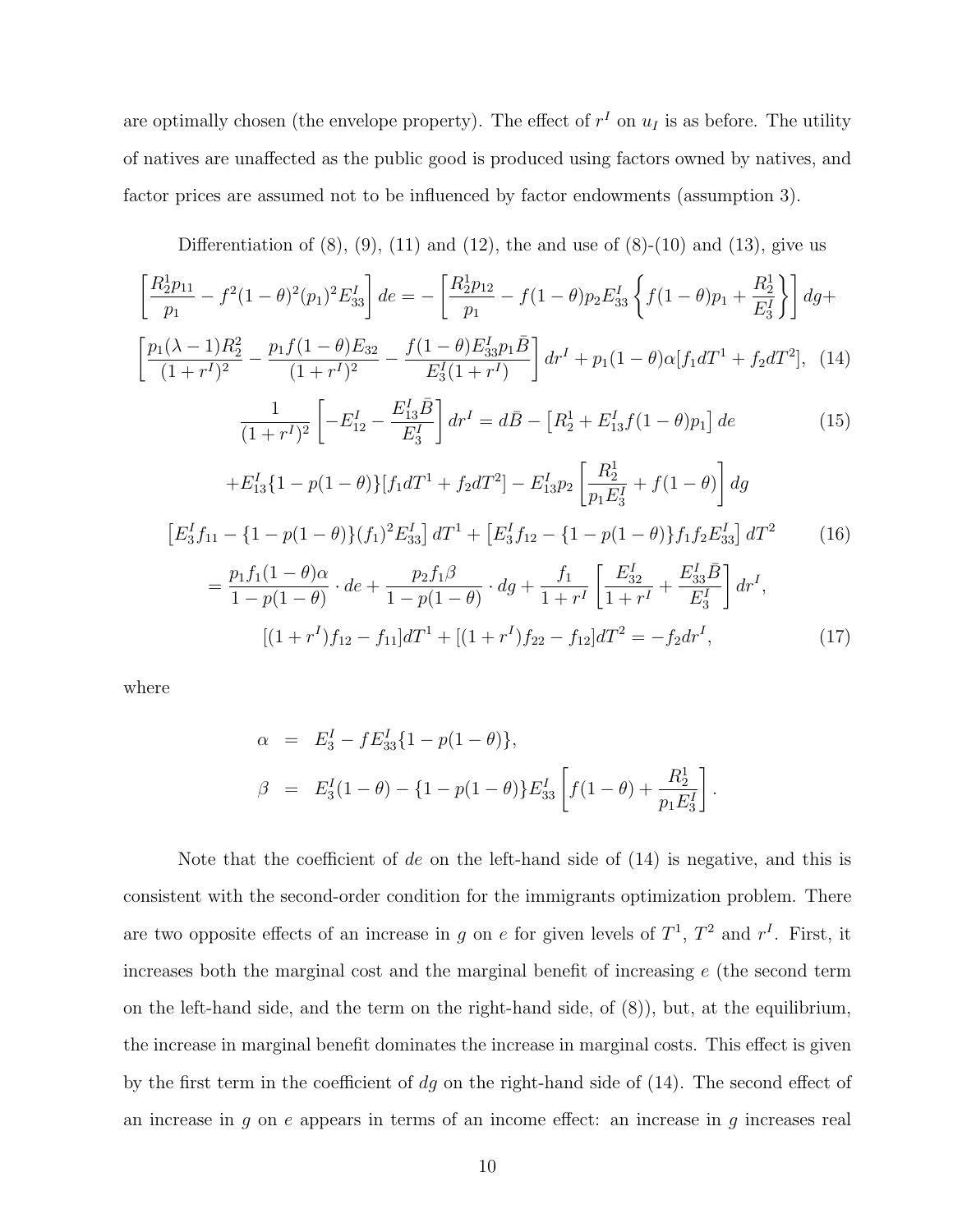income of the immigrants (see (13)) and this reduces their marginal utility of income, and this in turn increases the marginal cost of increasing e (the second term on the left-hand side of (8)). An increase in either  $T^1$  or  $T^2$ , for a given level of e and  $r^I$ , increases the marginal cost of increasing e by increasing the value of  $f(.)$  and this effect will tend to reduced the value of e. However, an increase in either  $T^1$  or  $T^2$  also increases the marginal utility of income and reduces the marginal cost of increasing e. This effect will tend to increase the value of e. The net effect will be positive if the value of  $\alpha$  is negative. An increase in  $r<sup>I</sup>$ has two positive and one negative effect on e for given levels of  $T^1$  and  $T^2$ . The negative effect is due to the fact that an increase in  $r<sup>I</sup>$  reduces the marginal benefit of increasing e (the term on the right-hand side of  $(14)$ ). The positive effects come via income effects: (i) an increase in  $r<sup>I</sup>$  reduces the utility of the immigrant via the inter-temporal terms-of-trade effect (see (13)) and this reduces the marginal cost of increasing e, and (ii) an increase in  $r<sup>I</sup>$ reduces the present value of the second-period price and this increases the marginal utility of income and thus reduces the marginal cost of increasing e.

An increase in the borrowing limit reduces the interest rate facing the immigrant by increasing its supply, for given levels of  $e$ ,  $T<sup>1</sup>$  and  $T<sup>2</sup>$ . An increase in  $e$ , for given levels of  $T<sup>1</sup>$  and  $T<sup>2</sup>$ , reduces income in the first period and increases that in the second period. Both these effects increases the demand for loan in the first period, increasing the interest rate. An increase in g raises the probability of success in attempts to assimilate and thus the expected income in the second period. This will increase the demand for loan in the first period, increasing the interest rate. An increase in either  $T^1$  or  $T^2$ , for a given level of e, will reduce the direct utility from consumption (given by the third argument in  $E^I(\cdot)$ ) and thus reducing the demand for consumption and loan in the first period. This will reduce the interest rate.

As for the effects of e,  $r<sup>I</sup>$  and g on the equilibrium levels of  $T<sup>1</sup>$  and  $T<sup>2</sup>$ , from (16) and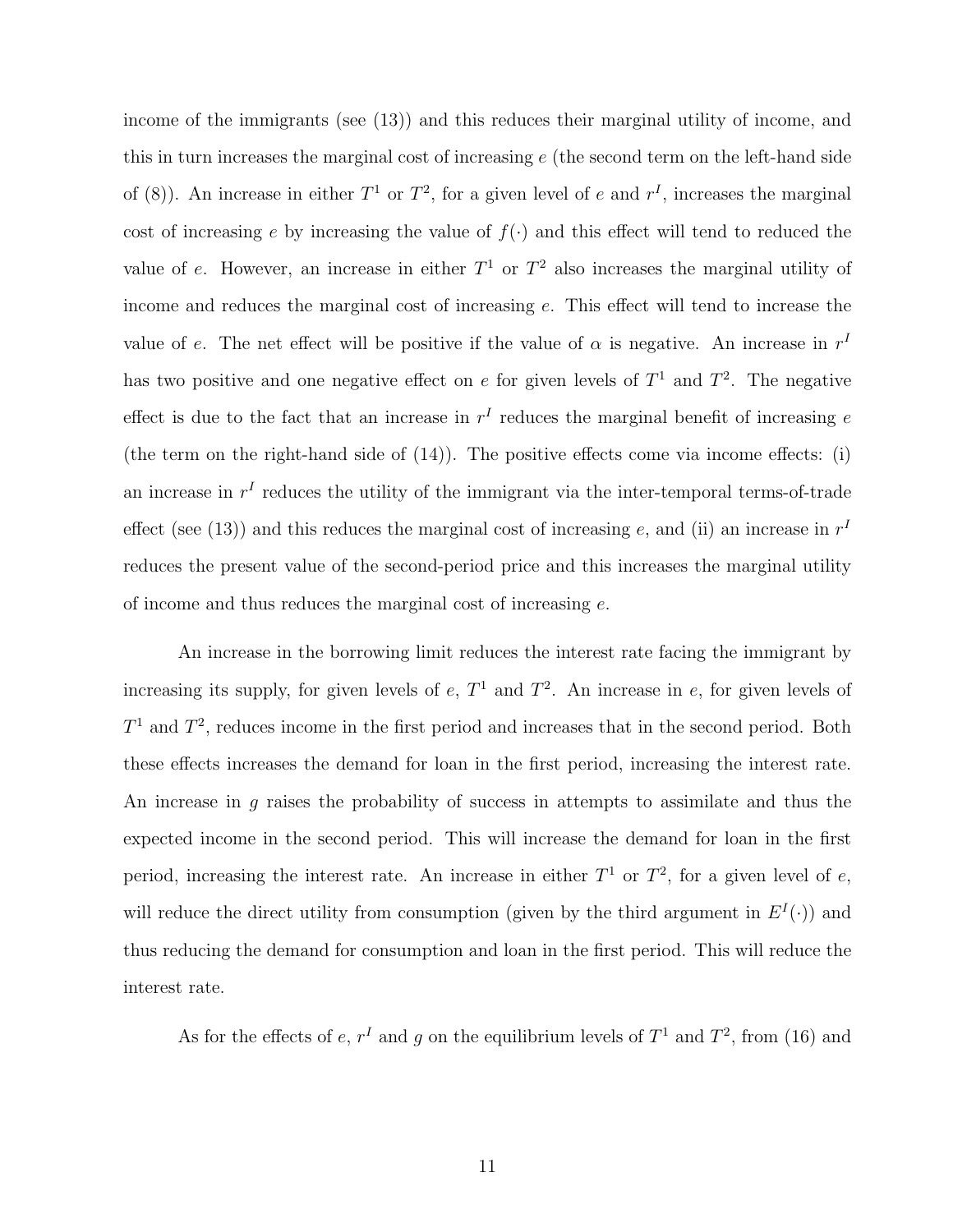$(17)$  we find,

$$
\Delta \frac{\partial T^1}{\partial e} = \frac{p_1 f_1 (1 - \theta) \alpha}{1 - p(1 - \theta)} [f_{22}(1 + r^I) - f_{12}], \quad \Delta \frac{\partial T^2}{\partial e} = -\frac{p_1 f_1 (1 - \theta) \alpha}{1 - p(1 - \theta)} [f_{12}(1 + r^I) - f_{11}],
$$
  
\n
$$
\Delta \frac{\partial T^1}{\partial r^I} = \frac{f_1}{1 + r^I} \left[ \frac{E_{32}^I}{1 + r^I} + \frac{E_{33}^I \bar{B}}{E_3^I} \right] [(1 + r^I) f_{22} - f_{12}] + f_2 \left[ E_3^I f_{12} - \{1 - p(1 - \theta)\} (f_1)^2 E_{33}^I \right],
$$
  
\n
$$
\Delta \frac{\partial T^2}{\partial r^I} = \frac{f_1}{1 + r^I} \left[ \frac{E_{32}^I}{1 + r^I} + \frac{E_{33}^I \bar{B}}{E_3^I} \right] [f_{11} - (1 + r^I) f_{12}] - f_2 \left[ E_3^I f_{11} - \{1 - p(1 - \theta)\} f_1 f_2 E_{33}^I \right],
$$
  
\n
$$
\Delta \frac{\partial T^1}{\partial g} = \frac{p_2 f_1 \beta}{1 - p(1 - \theta)} [(1 + r^I) f_{22} - f_{12}], \quad \Delta \frac{\partial T^2}{\partial g} = \frac{p_2 f_1 \beta}{1 - p(1 - \theta)} [f_{11} - (1 + r^I) f_{12}], \quad (18)
$$

where

$$
\Delta = \left[ E_3^I f_{11} - \{ 1 - p(1 - \theta) \} (f_1)^2 E_{33}^I \right] \left[ (1 + r^I) f_{22} - f_{12} \right]
$$

$$
- \left[ (1 + r^I) f_{12} - f_{11} \right] \left[ E_3^I f_{12} - \{ 1 - p(1 - \theta) \} f_1 f_2 E_{33}^I \right].
$$

Note that  $\Delta$  must be positive to satisfy the second-order conditions for the immigrant's optimization problem.

An increase in  $e$  increases the probability of success in assimilation  $p$  and thus reduces the marginal benefit of increasing either  $T^1$  or  $T^2$ . However, an increase in e increases the direct utility of consumption and thus reduces the marginal utility of income. This will raise the marginal benefit of increasing either  $T^1$  or  $T^2$ . The net effect is positive if and only if  $\alpha$  is positive. The same argument goes for the effect of an increase in g on either  $T^1$  or  $T^2$ . The net effect this time is positive if and only if  $\beta$  is positive. The effect of an increase in  $r<sup>I</sup>$  on  $T<sup>1</sup>$  is a little different than that on  $T<sup>2</sup>$ . This is because an increase in  $r<sup>I</sup>$  reduces the marginal cost of increasing  $T^2$ , but not that of increasing  $T^1$ . An increase in  $r^I$  reduces the marginal benefit of increasing either  $T^1$  or  $T^2$  by increasing marginal utility of income because of a reduction in utility and in the present value of the second period income. There are other effects that occur indirectly because of the interdependence in  $T^1$  and  $T^2$ .

Having discussed discussed the partial effects, we now look at the total effects. For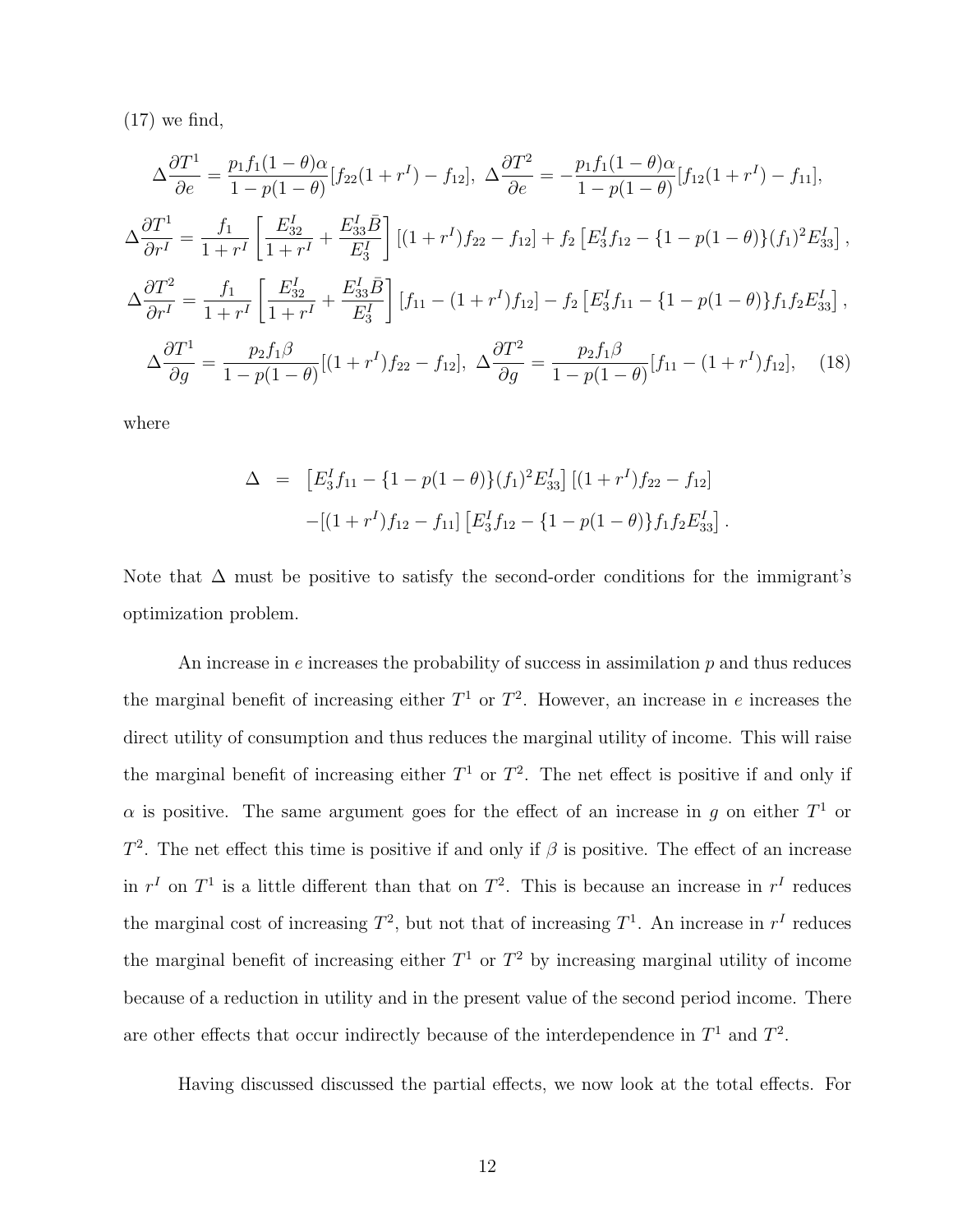this, we simultaneously solve  $(14)-(17)$  to get

$$
A_{ee}de = A_{eg}dg + A_{er}dr^I,
$$
\n(19)

$$
L_r dr^I = d\bar{B} + L_g dg,\t\t(20)
$$

where

$$
A_{ee} = \frac{R_2^1 p_{11}}{p_1} - f^2 (1 - \theta)^2 (p_1)^2 E_{33}^I - p_1 (1 - \theta) \alpha) \left[ f_1 \frac{\partial T^1}{\partial e} + f_2 \frac{\partial T^2}{\partial e} \right],
$$
  
\n
$$
A_{eg} = -\frac{R_2^1 p_{12}}{p_1} + f (1 - \theta) p_2 E_{33}^I \left\{ f (1 - \theta) p_1 + \frac{R_2^1}{E_3^I} \right\} + p_1 (1 - \theta) \alpha \left[ f_1 \frac{\partial T^1}{\partial g} + f_2 \frac{\partial T^2}{\partial g} \right],
$$
  
\n
$$
A_{er} = \frac{p_1 (\lambda - 1) R_2^2}{(1 + r')^2} - \frac{p_1 f (1 - \theta) E_{32}}{(1 + r')^2} - \frac{f (1 - \theta) E_{33}^I p_1 \bar{B}}{E_3^I (1 + r')^I} + p_1 (1 - \theta) \alpha \left[ f_1 \frac{\partial T^1}{\partial r^I} + f_2 \frac{\partial T^2}{\partial r^I} \right],
$$
  
\n
$$
L_r = \frac{1}{(1 + r')^2} \left[ -E_{12}^I - \frac{E_{13}^I \bar{B}}{E_3^I} \right] - E_{13}^I \{ 1 - p (1 - \theta) \} \left[ f_1 \frac{\partial T^1}{\partial r^I} + f_2 \frac{\partial T^2}{\partial r^I} \right] + \frac{\partial T^1}{\partial r^I}
$$
  
\n
$$
+ \left[ R_2^1 + E_{13}^I f (1 - \theta) p_1 - E_{13}^I \{ 1 - p (1 - \theta) \} \left( f_1 \frac{\partial T^1}{\partial e} + f_2 \frac{\partial T^2}{\partial e} \right) \right] \cdot \frac{A_{er}}{A_{ee}},
$$
  
\n
$$
L_g = -E_{13}^I p_2 \left[ \frac{R_2^1}{p_1 E_3^I} + f (1 - \theta) \right] + E_{13}^I \{ 1 - p (1 - \theta) \} \left( f_1 \frac{\partial T^1}{\partial g} + f_2 \frac{\
$$

Note that  $A_{ee}$  has to be negative for the second-order condition of the immigrant's optimization problem to be satisfied. Also  $L_r$  is the slope of the excess demand for loan function and this has be negative as well for the system to be Walrasian stable.

We shall now examine the effect of a change in  $g$  on the equilibrium value of  $e$  under two scenarios: (i) the immigrant faces no credit constraint, i.e., it can borrow as much as it wants at the interest rate at the exogenously given  $r<sup>I</sup>$ , and (ii) the immigrant faces a binding borrowing constraint (equation (12)) and the rate of interest  $r<sup>I</sup>$  is endogenous. These scenarios will now be considered in turn.

### Case 1: No Credit Constraint: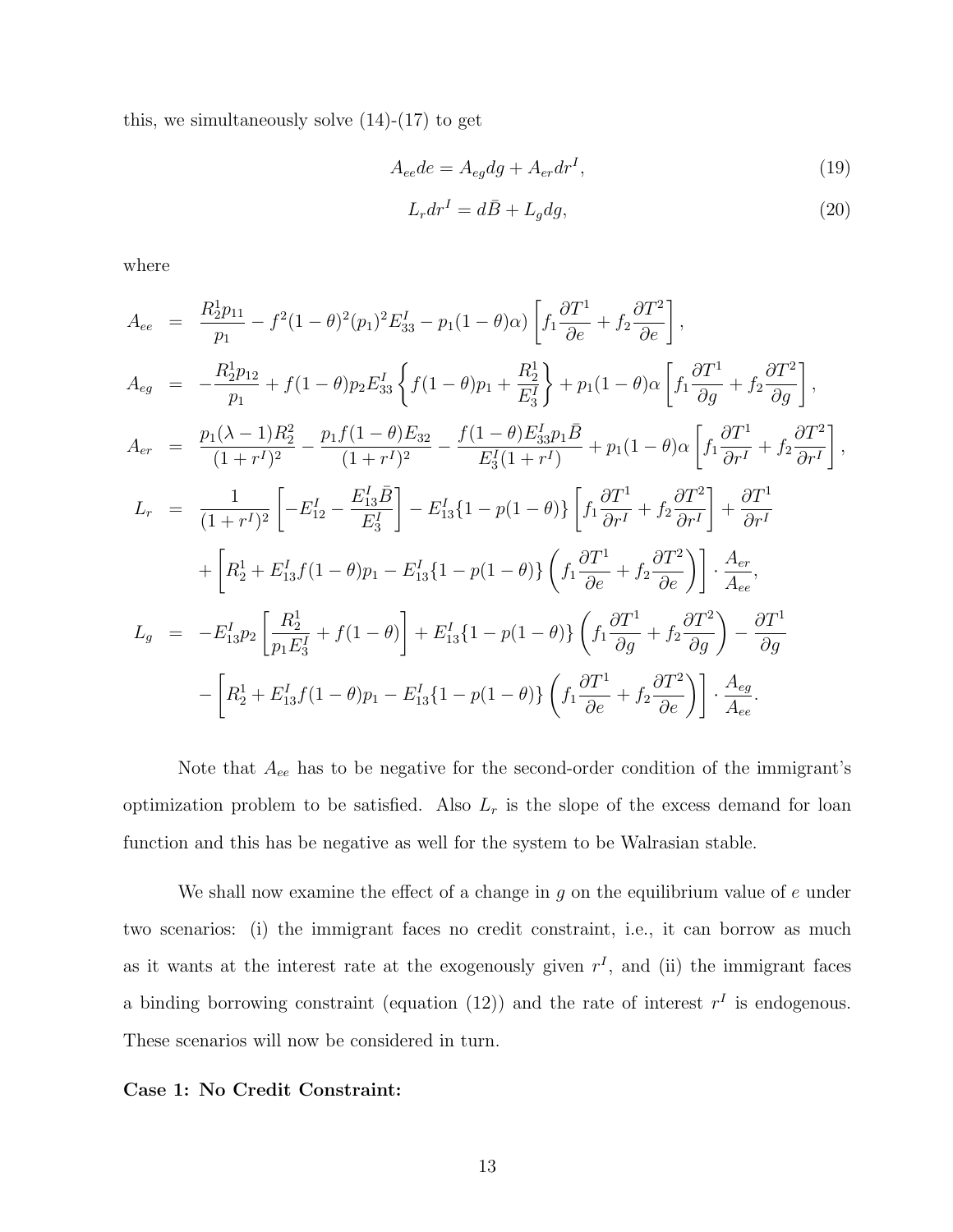In this case  $dr^I = 0$  in equation (19) and equation (20) is not applicable. Therefore,

$$
\left. \frac{de}{dg} \right|_{dr^I=0} \geq 0 \quad \iff \quad A_{eg} \leq 0.
$$

First of all note that when  $\theta = 1$ , i.e., when assimilation does not reduce the immigrant's degree of altruism toward its family back home,  $de/dg > 0$ . The complementarity between private effort and public support for assimilation implies that an increase in public support for assimilation increases both the marginal cost and marginal benefit of increasing private efforts (see (8)). However, the increase in marginal benefit dominates that in marginal costs and the net effect is positive. When  $\theta < 1$ , the effect is generally ambiguous. However, if the marginal utility of income of the immigrant is more or less constant, i.e.,  $E_{33}^I \simeq 0$ , then once again  $de/dg > 0$ . If the marginal utility of income is constant, then the marginal benefit of increasing  $T^1$  or  $T^2$  decreases with g and therefore the the optimal values of both  $T^1$  and  $T^2$  decrease as g is increased. These reductions in  $T^1$  and  $T^2$  reduces the marginal costs of increasing  $e$  and thus reinforcing the positive effect on  $e$  of an increase in  $g$ because of the complementarity between private effort and public support for assimilation. These results are formally stated in the following proposition.

Proposition 1 In the absence of any credit constraint facing immigrants, an increase in the level of public support for assimilation increases the level of private efforts in assimilation if either  $\theta \simeq 1$  or  $E_{33}^I \simeq 0$ .

Turning to the effect of an increase in the interest rate on the equilibrium level of e, it is to be noted that the effect works through many channels: some positive, some negative. However, when either  $\theta \simeq 1$  or  $E_3^I$  is constant, it is easy to verify that  $de/d\bar{B} > 0$ . When  $\theta \simeq 1$ , a reduction in  $r<sup>I</sup>$  increases the marginal benefit of increasing e (the right-hand side of (8)) and thus raise the equilibrium level of e. When  $\theta < 1$ , there is an additional effect via induced changes in  $T^1$  and  $T^2$ . When  $E_3^I$  is constant, a reduction in  $r^I$  increases the marginal cost of increasing  $T^2$  (the left-hand side of (10)) and thus reduces the optimal value of  $T^2$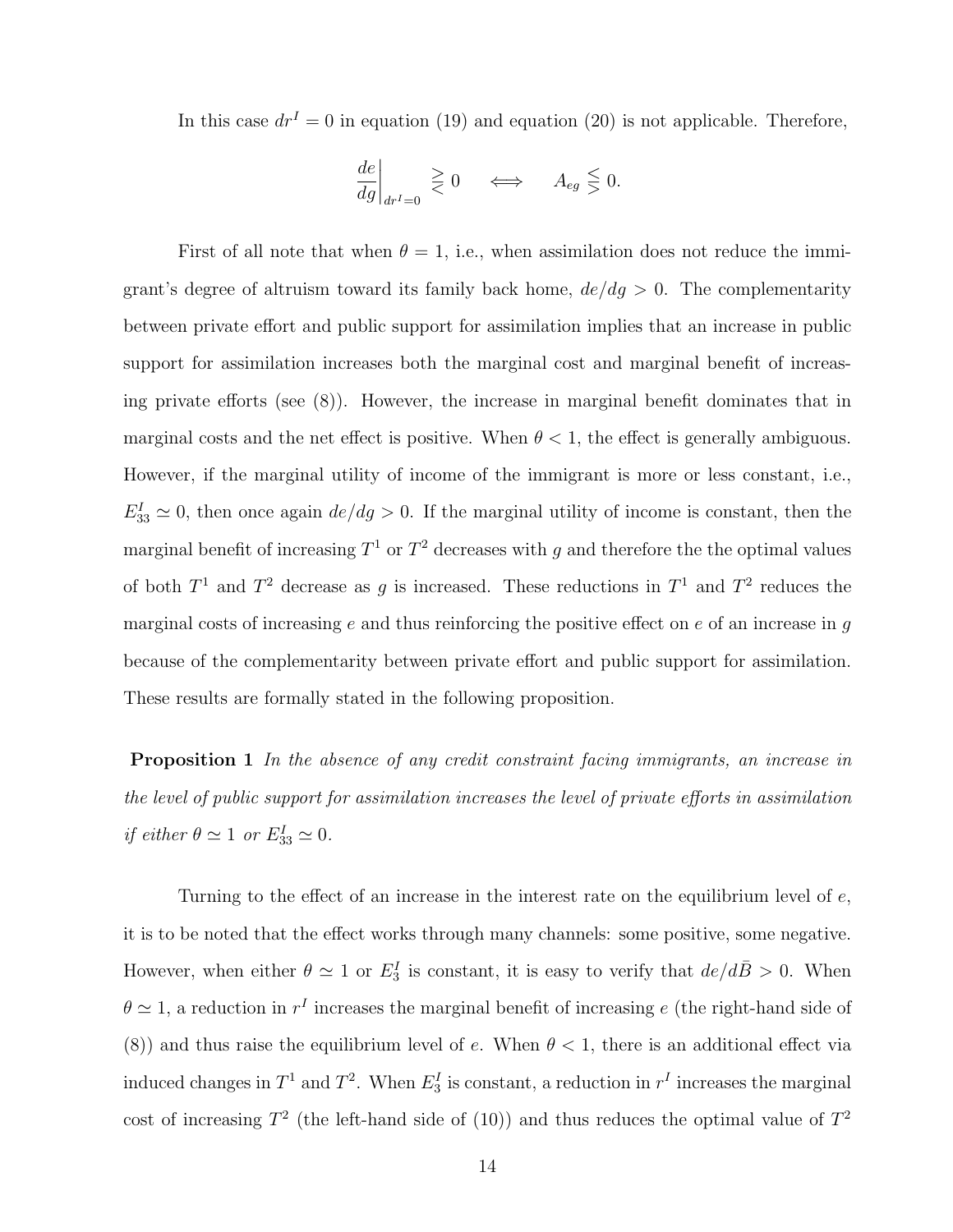and thus that of  $T^1$ . This reduction in  $T^1$  and  $T^2$  reduces the marginal cost of increasing e (the left-hand side of (8)), reinforcing the increase in marginal benefits. Formally,

**Proposition 2** A reduction in the interest rate  $r<sup>I</sup>$  increases the equilibrium level of private efforts in assimilation if either  $\theta \simeq 1$  or  $E_{33}^I \simeq 0$  and  $E_{32}^I \simeq 0$ .

#### Case 2: Binding Credit Constraint:

Having identified sufficient conditions under which an increase in g increases the equilibrium value of  $e$  in the absence of any credit constraint facing the immigrant, we shall now examine what the existence of a binding borrowing constraint does to this comparative static result: is it more likely or less likely that an increase on g will increase the equilibrium value of e under a borrowing constraint than in the absence of it? We shall also examine the effect of a relaxation of the borrowing constraint on the equilibrium value of  $e$ .

Turning to the second issue first, a relaxation of the borrowing constraint  $(d\bar{B} > 0)$ unambiguously reduces the equilibrium level of the interest rate  $r<sup>I</sup>$ . The intuition is very straightforward. An increase in  $\bar{B}$  shifts the supply function to the right and does not affect the demand function, resulting in a reduction of the equilibrium price (interest rate). A reduction in  $r<sup>I</sup>$  however affects the equilibrium level of e via many channels: some positive and some negative, as shown before. Therefore, in general, the sign of  $de/d\bar{B}$  is ambiguous. However, using proposition 2, we find

**Proposition 3** A relaxation of the borrowing constraint facing immigrants increases the level of private efforts in assimilation if either  $\theta \simeq 1$  or  $E_{33}^I \simeq 0$  and  $E_{32}^I \simeq 0$ .

Finally, turning to the effect of a change in g on the equilibrium level of e under a borrowing constraint, it is to be noted that  $g$  affects the demand for loan in many ways. It affects consumption in the first period via an increase in utility, via an induced changes in remittances, and via an induced change in private efforts in assimilation, and via a change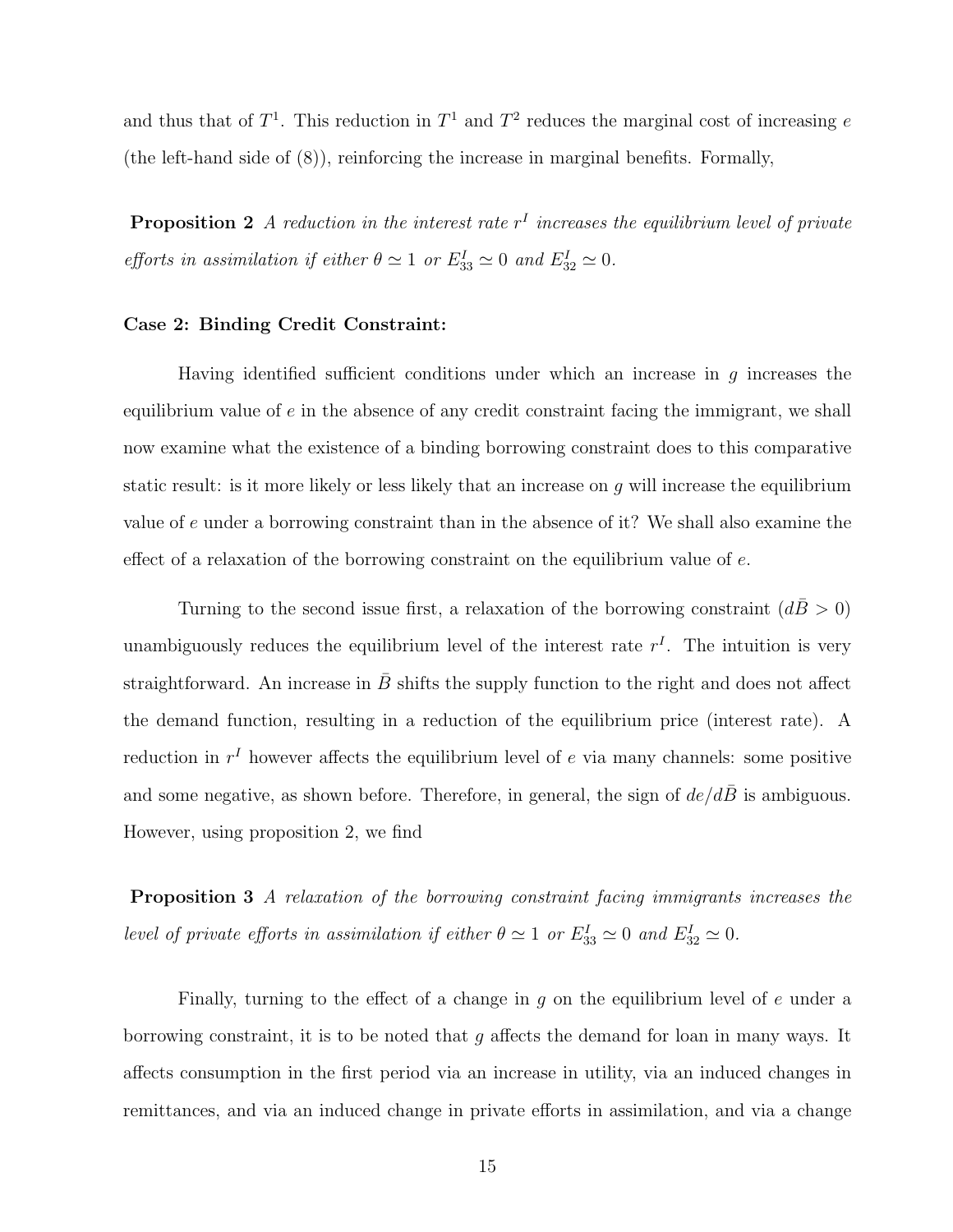in the probability of success in assimilation because of an increase in  $g$ . It also affects first-period incomes because of induced changes in e and  $T<sup>1</sup>$ . The net effect is ambiguous even when either  $\theta \simeq 1$  or  $E_3^I$  is constant. We need an additional condition to sign  $dr^I/dg$ . Suppose that public support for assimilation, on its own, does not have a significant effect on the probability of success in assimilation, but has a significant effect on the marginal probability of private efforts, i.e.,  $p_2 \simeq 0$ , but  $p_{12} > 0$ . In this case, g will have no effects on either first-period consumption directly or via induced changes in  $T^1$  or  $T^2$ , for given level of e. It will only affect first-period income via an induced change in e. Under the conditions in proposition 1, i.e., when either  $\theta \simeq 1$  or  $E_{33}^I \simeq 0$ , we know from that proposition that an increase in g will increase the equilibrium value of  $e$ . This increase in turn will reduce the first-period income of the immigrant and therefore increase the demand for loan and thus the equilibrium value of  $r<sup>I</sup>$ . Using proposition 2, we can then conclude that, under the conditions stipulated, an increase in  $g$  will have a lower impact on the equilibrium level of private efforts in assimilation under a borrowing constraint than in the absence of it. Formally,

**Proposition 4** Suppose that  $p_2 \simeq 0$ . Furthermore suppose that either  $\theta \simeq 1$  or  $E_{33}^I \simeq 0$ . Then, an increase in g will have a lower impact on the equilibrium level of private efforts in assimilation under a borrowing constraint than in the absence of it.

We conclude this section by drawing a number of policy implications of our results. In the preceding analysis we have found that while an increase in public support for immigrant assimilation is likely to increase private efforts by immigrants to assimilate, a binding borrowing constraint reduces this effect. Furthermore, a relaxation of the borrowing constraint is likely to increase private efforts. Therefore, it seems that public support for immigrant assimilation should be strengthened and restrictions for credits for immigrants should be reduced in order for public support to have the necessary impact.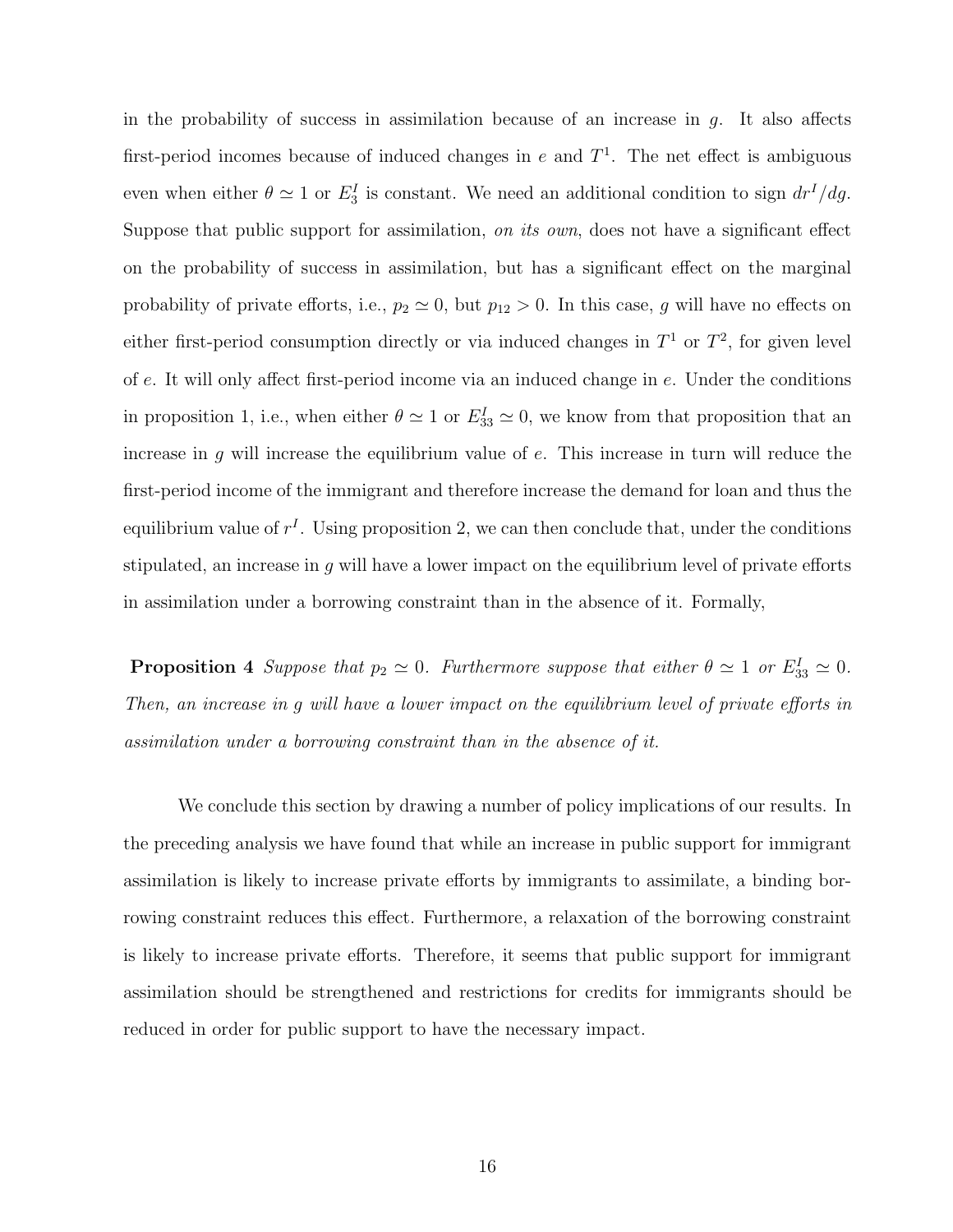# 4 Conclusion

The assimilation of immigrants, or the lack of it, in their new adopted country has been receiving a lot of attention of late in the literature on international migration. Since with assimilation immigrants are very likely to improve their wellbeing, the lack of efforts on their part to assimilate is somewhat puzzling. Many factors which stops immigrants from making adequate efforts at assimilation, have been identified. Hostility of natives because of perceived adverse effect of immigration on their wages and employment is one such factor. A lack of public support in the assimilation process is another factor. The existence of networks among the immigrants is yet another factor. However, one factor that has not been analyzed in the literature is the lack of credits facing newly arrived immigrants. Since the costs of private efforts at assimilation are incurred upfront, and benefits in the form of higher wages come in the future, credits have an obvious role to play in the determination of private efforts at assimilation. It is surprising therefore that this issue remains unexamined in the literature. In this paper, we have tried to fill this void in the literature.

We have developed a two-period model in which immigrants make an effort at assimilation in the first period, and , if they succeed, enjoy a higher wage rate in the second period. The probability of success at assimilation not only depends on the level of efforts that immigrants make, but also on the level of public support for it. Successful assimilation also affect their preference for remittances to people at their country of origin. In this framework, we examined the effect of public support on the level private efforts at assimilation. We also analyzed if the above effect is smaller when immigrants face a binding a borrowing constraint. We have found that the presence of a binding borrowing constraint can indeed reduce the beneficial effect of public support for private assimilation. The broad policy prescription of this research is that restrictions for credits for immigrants should be reduced in order for the public supports to have the necessary impact.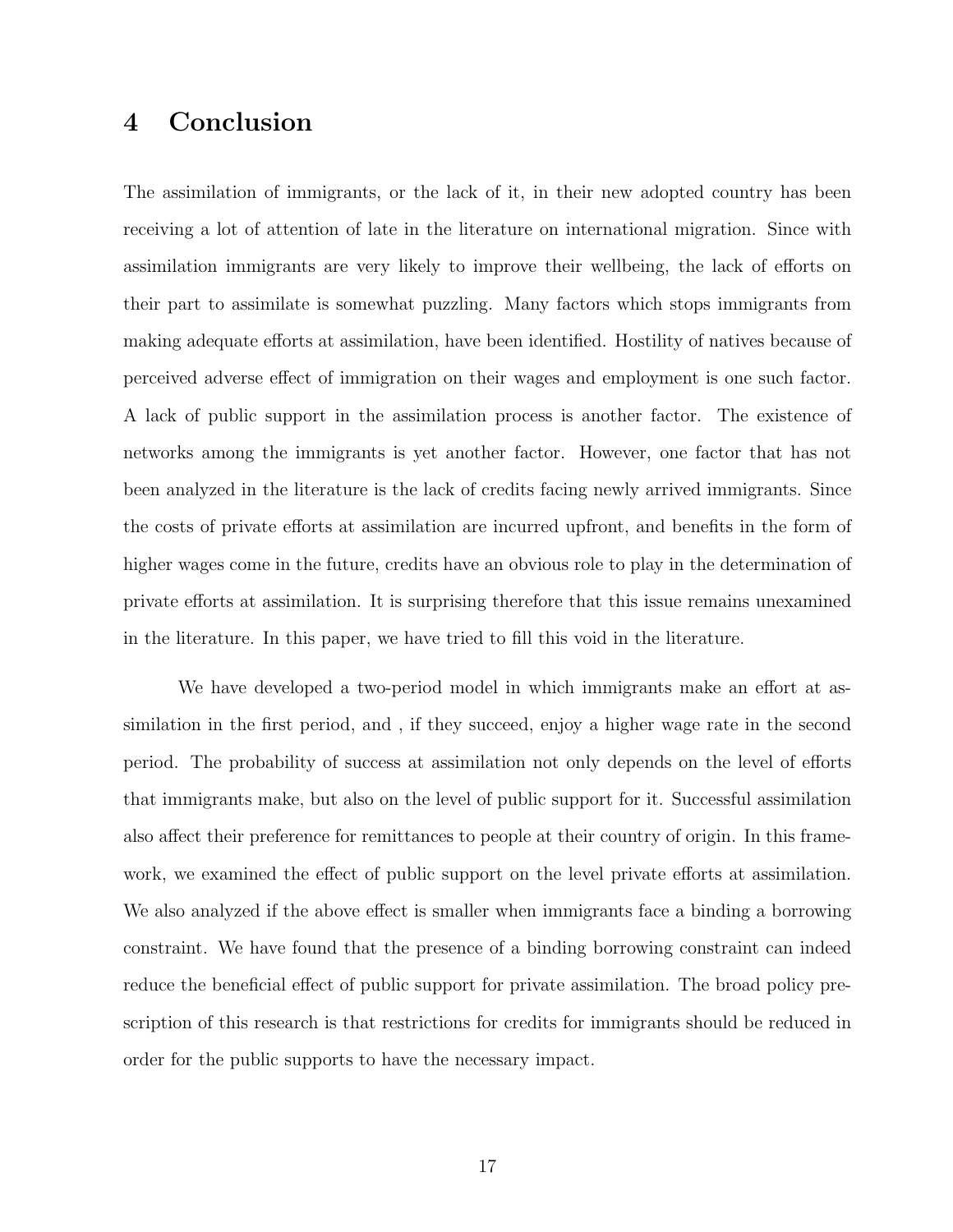# References

- [1] Altonji, J. G. and R. M. Blank, 1999, "Race and Gender in the Labor Market," in O. Ashenfelter and D.Card (eds.), Handbook of Labor Economics, vol. 3C, Elsevier Science B.V.:Amsterdam, 3143-3259.
- [2] Bauer, Thomas, Gil S. Epstein and Ira N. Gang, 2005, "Enclaves, Language and the Location Choice of Migrants," Journal of Population Economics, 18 (4), 649 662.
- [3] Bhagwati, Jagdish N., and Wilson, John D. (eds.), 1989, Income Taxation and International Mobility, Cambridge, MA: M.I.T. Press.
- [4] Bhaumik, Sumon K., Ira N. Gang, and Myeong-Su Yun, 2006, "Ethnic Conflict and Economic Disparity: Serbians and Albanians in Kosovo," Journal of Comparative Economics,  $34(4)$ ,  $754-773$ .
- [5] Blau, F. D. and L. M. Kahn, 1997, "Swimming Upstream: Trends in the Gender Wage Differential in the 1980s," *Journal of Labor Economics*, 15 (1), 1-42.
- [6] Chiswick BR, Miller PW, 1996, "Ethnic Networks and Language Proficiency among Immigrants," Journal of Population Economics 9: 19-36.
- [7] Constant, A., Gataullina L. and K.F. Zimmermann, 2008, "Ethnosizing Immigrants" Journal of Economic and Behavioral Organization, forthcoming.
- [8] Epstein, Gil S. and Ira Gang, 2006, "Ethnic Networks and International Trade", in Labor Mobility and the World Economy, Federico Foders and Rolf J. Langhammer (eds.) Springer (Berlin, Heidelberg), 85-103.
- [9] Epstein, Gil S. and Ira Gang, 2009, "Ethnicity, Assimilation and Harassment in the Labor Market," forthcoming in *Research in Labor Economics*.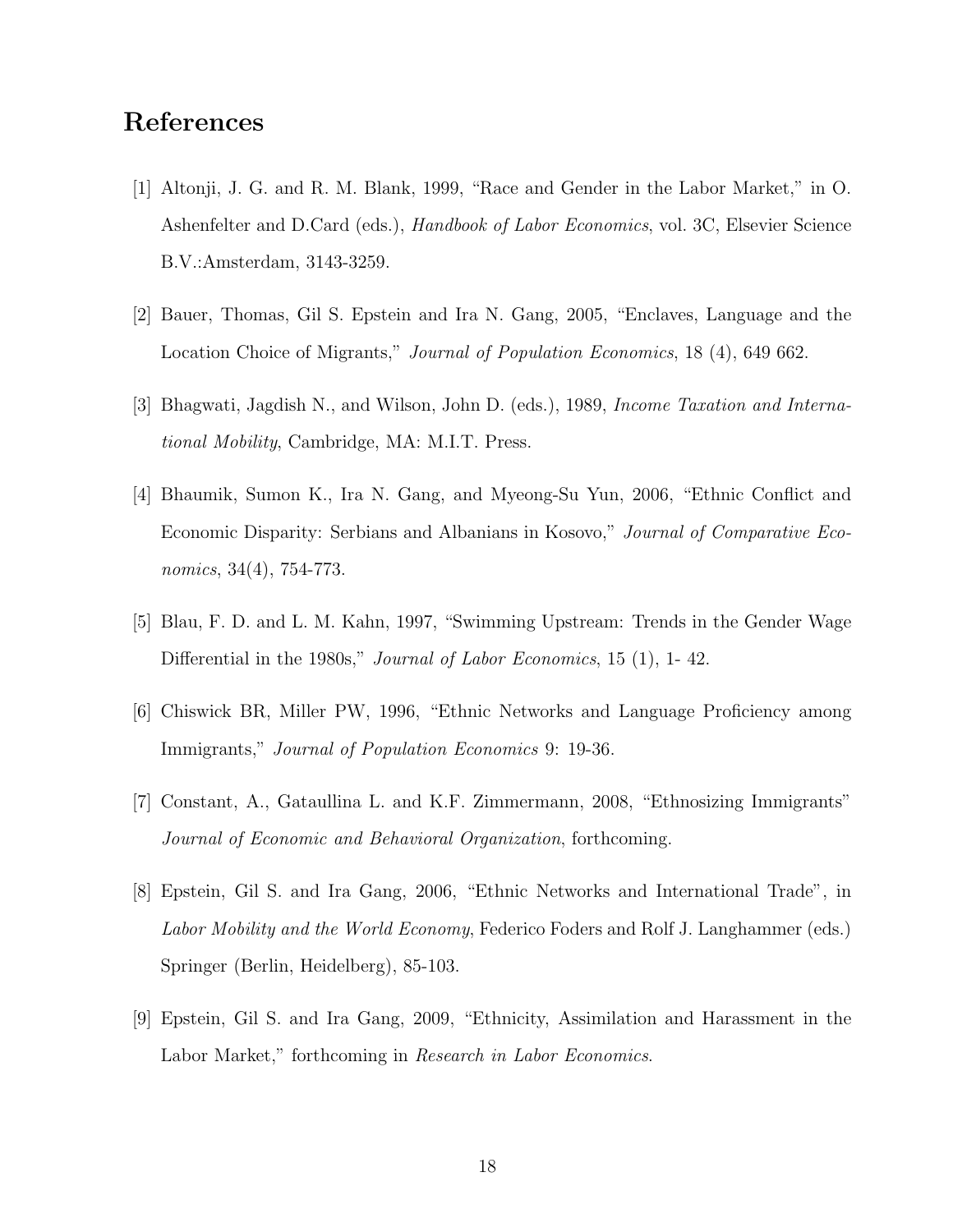- [10] Fajnzylber, P. and J. H. L´opez (eds.), 2008, Remittances and Development Lessons from Latin America, The World Bank.
- [11] Fan, C. Simon and Stark, Oded, 2007, "A Social Explanation of the Reluctance to Assimilate," Kyklos 60 (1): 55-63.
- [12] Friedberg, R.M. and J. Hunt, 1995, "The Impact of Immigrants on Host Country Wages, Employment and Growth," The Journal of Economic Perspectives, 9(2), 23-44.
- [13] Gama, R., D. Medrano and L. Medrano, 2010, "Tandas and Cundinas: Mexican-American and Latino-American Rotating Credit Associations in Southern California," in Anthropology of Money in Southern California, http://www.anthro.uci.edu/html/Programs/Anthr\_Money/Tandas.htm
- [14] Gang, Ira N. and Rivera-Batiz, Francisco, 1994, "Labor Market Effects of Immigration in the United States and Europe: Substitution vs. Complementarity," Journal of Population Economics, 7, 157-175.
- [15] Gang, Ira N., Francisco Rivera-Batiz and, Myeong-Su Yun, 2002, "Economic Strain, Ethnic Concentration and Attitudes Towards Foreigners in the European Union," IZA Discussion Paper 578 (www.iza.org).
- [16] Gaytan-Fregoso, H. and S. Lahiri, 2000, "Foreign Aid and Illegal Immigration," Journal of Development Economics, 63, 515-527.
- [17] Hanson, G., 2010, "International Migration and the Developing World," In Dani Rodrik and Mark Rosenzweig, editors: Handbook of Development Economics, Vol. 5, The Netherlands: North-Holland, pp. 4363-4414.
- [18] Hatton, T.J. and A.L. Leigh, 2010, "Immigrants Assimilate as Communities, Not Just as Individuals," forthcoming in Journal of Population Economics.